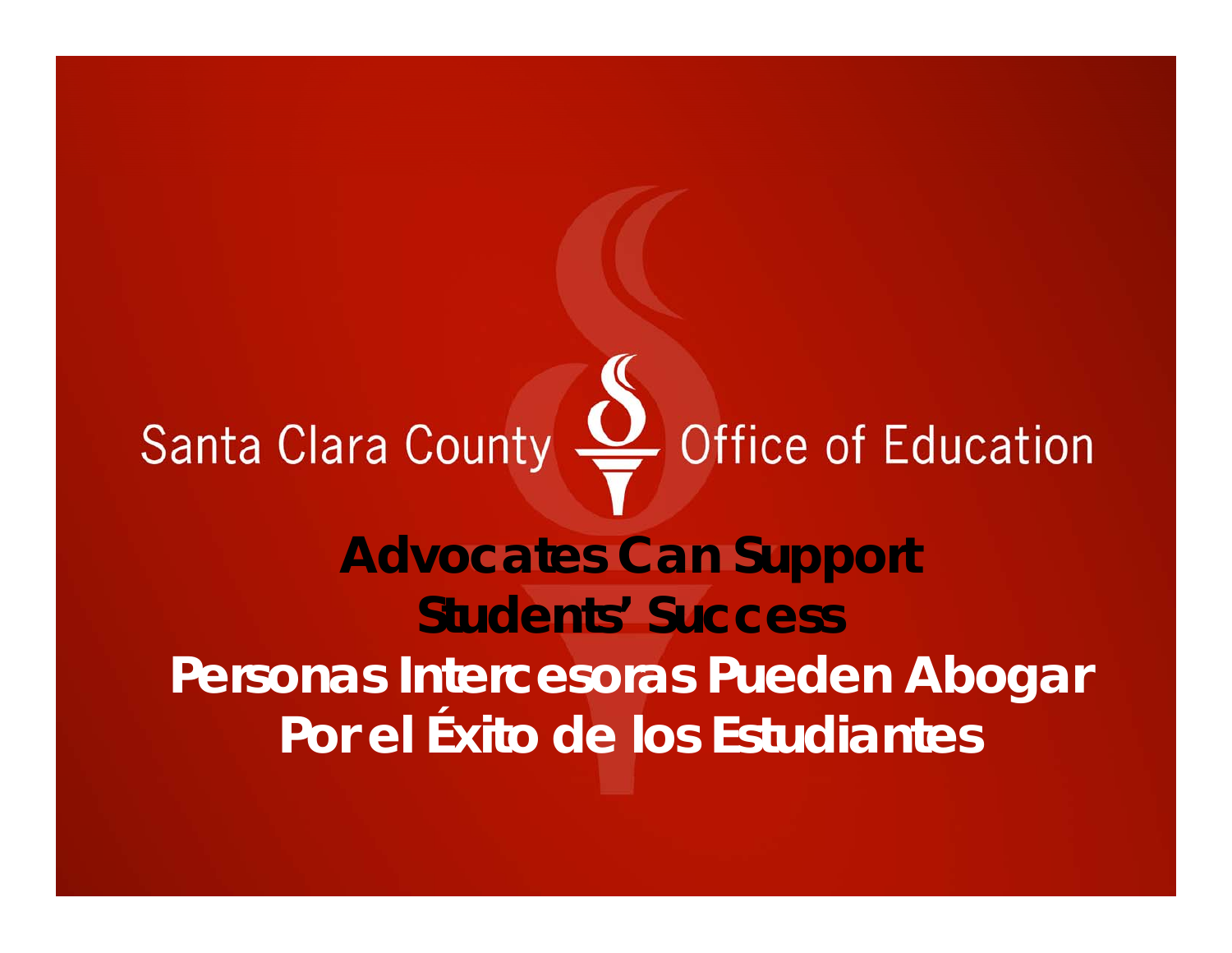### **OutcomesResultados**



- Understand how advocates significantly impact their student's learning.
- Understand how advocates use common core state standards to support their student's learning.
- Understand how advocates can access other learning resources in the community.
- • Comprender como las personas intercesoras afectan significantemente el aprendizaje de los estudiantes.
- Comprender como las personas intercesoras utilizan las normas académicas para apoyar el aprendizaje de los estudiantes.
- • Comprender como las personas intercesoras pueden obtener otros recursos de aprendizaje en la comunidad.

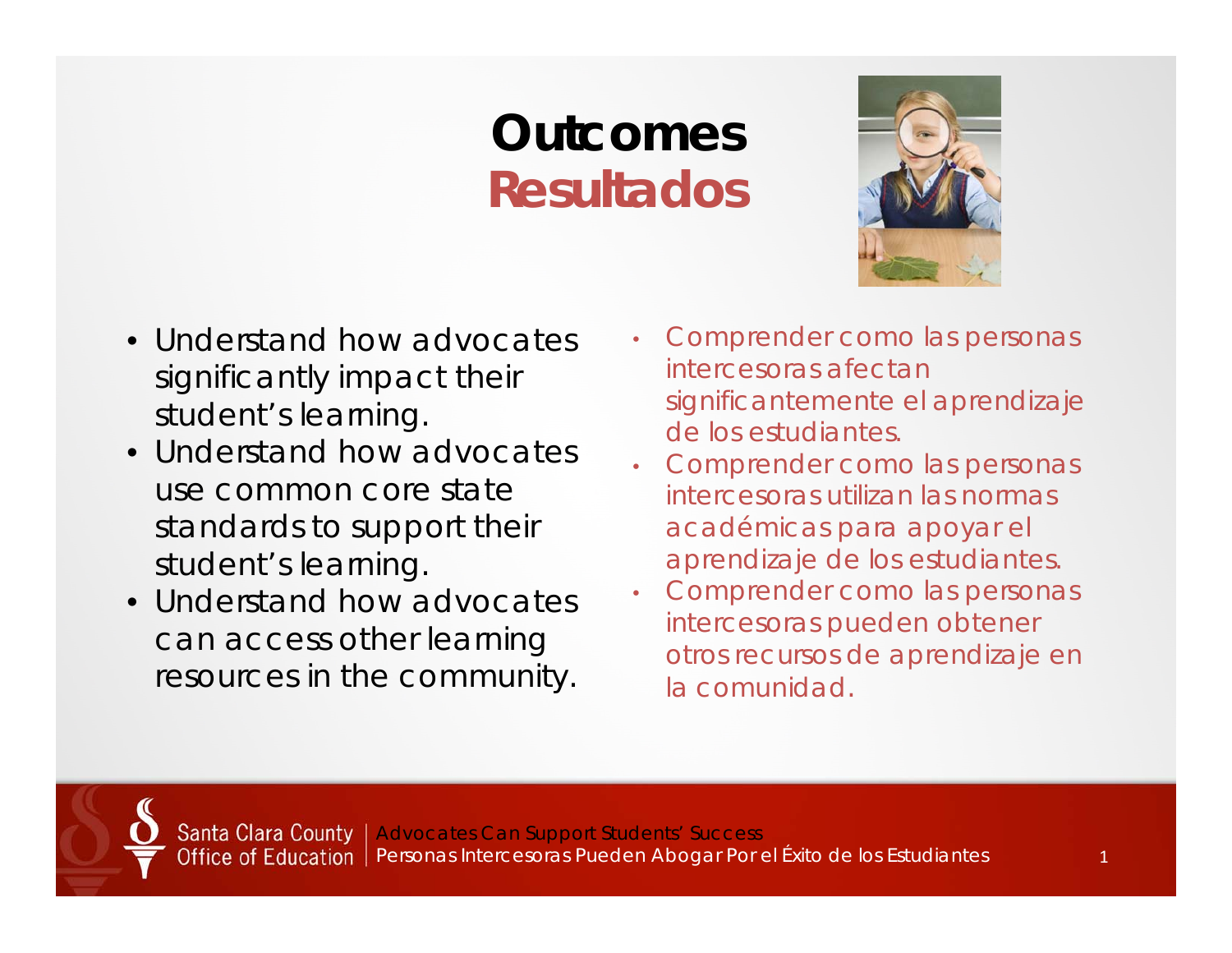# **Advocate Engagement Activity Actividad de Participación de las Personas Intercesoras**

- Select a partner
- Introduce yourself to your partner.
- Describe something that you recently taught your student.
- $\bullet$  Describe the impact of this new learning on your student's life.
- Seleccione un compañero.
- Preséntese a su compañero.
- • Describa algo que le ha enseñado recientemente a un estudiante.
- Describa el efecto de esta enseñanza nueva en la vida del estudiante.



Santa Clara County | Advocates Can Support Students' Success Office of Education | Personas Intercesoras Pueden Abogar Por el Éxito de los Estudiantes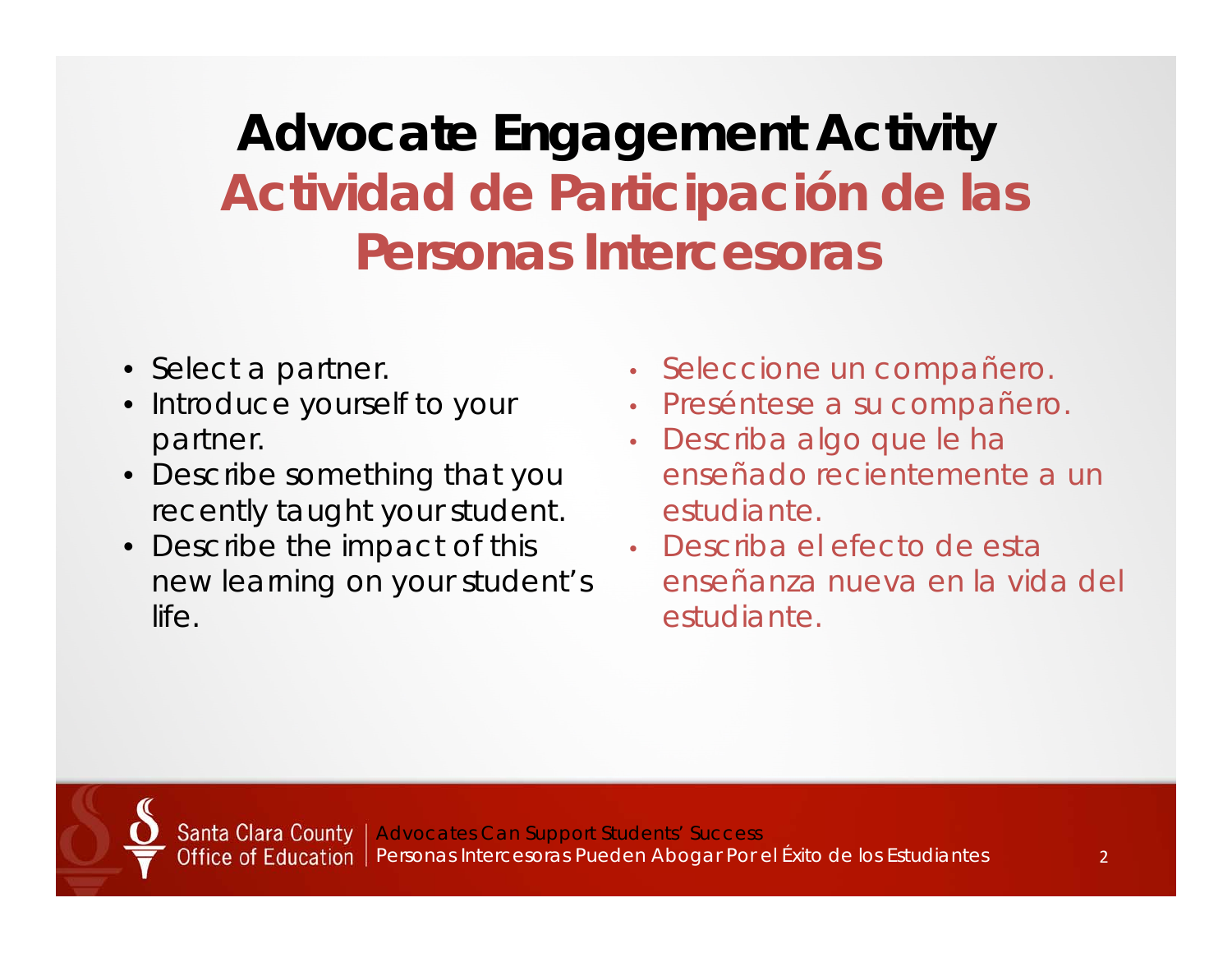### **Research on Advocate Engagement in Students' Learning Investigación sobre la Participación de las Personas Intercesoras en el Aprendizaje de los Estudiantes**



- Advocates are active partners.
- Advocates are teachers and good role models.
- Every advocate deserves rich guidance to make sound educational decisions.
- • Las personas intercesoras son compañeros activos.
- • Las personas intercesoras son maestros y buenos ejemplos.
- Para tomar decisiones adecuadas sobre la educación, personas intercesoras merecen una orientación bien actualizada.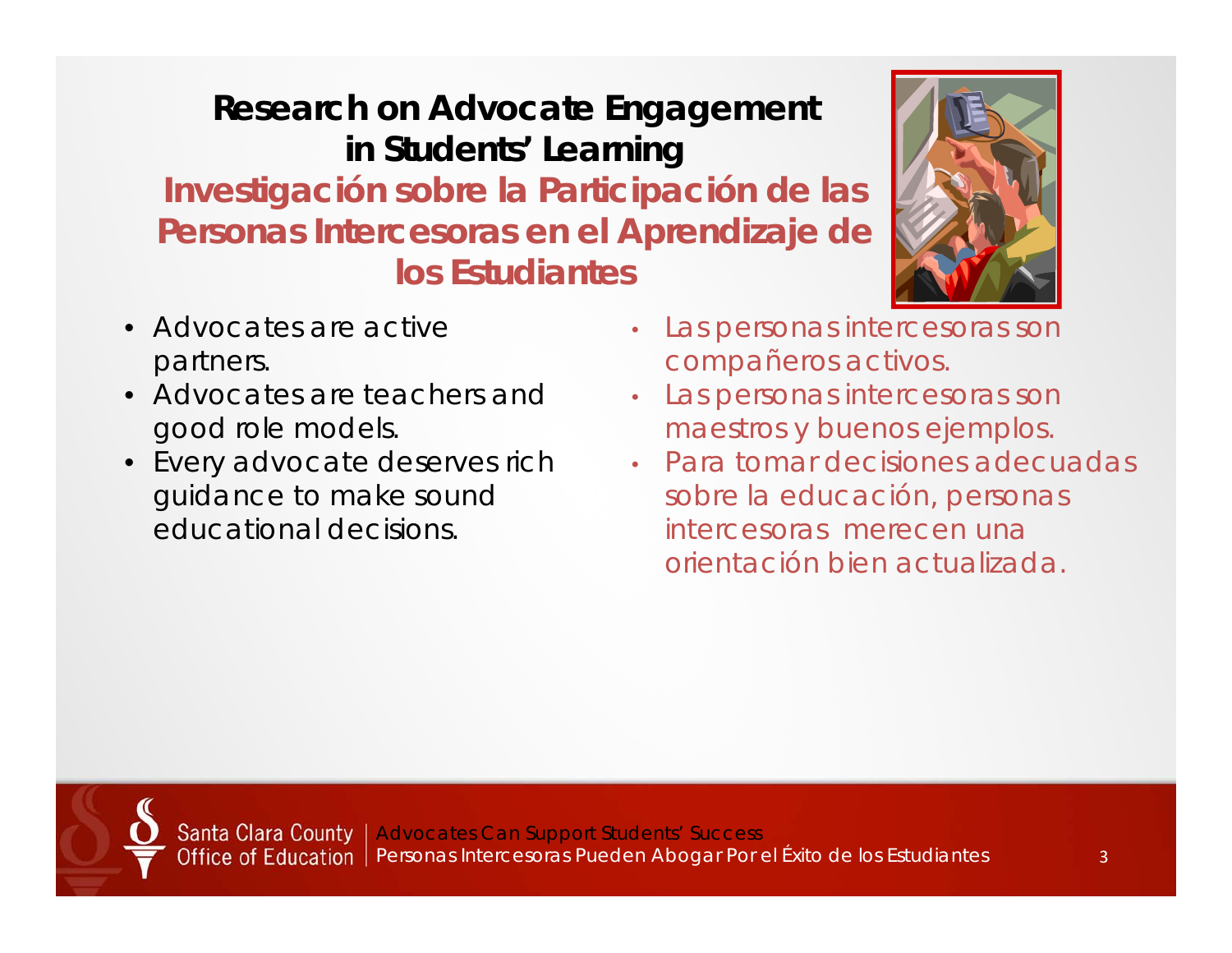# **Roles that Support Advocate Engagement Funciones que Apoyan la Participación de las Personas Intercesoras**

- Teachers engage advocates in their students' education.
- Advocates support their students' academic learning.
- Advocates can support students' preparation for college.
- Maestros incluyen a las personas intercesoras en la educación de los estudiantes.
- Las personas intercesoras apoyan el aprendizaje académico de los estudiantes.
- 0 Las personas intercesoras pueden apoyar la preparación de los estudiantes para la universidad.



Santa Clara County | Advocates Can Support Students' Success Office of Education | Personas Intercesoras Pueden Abogar Por el Éxito de los Estudiantes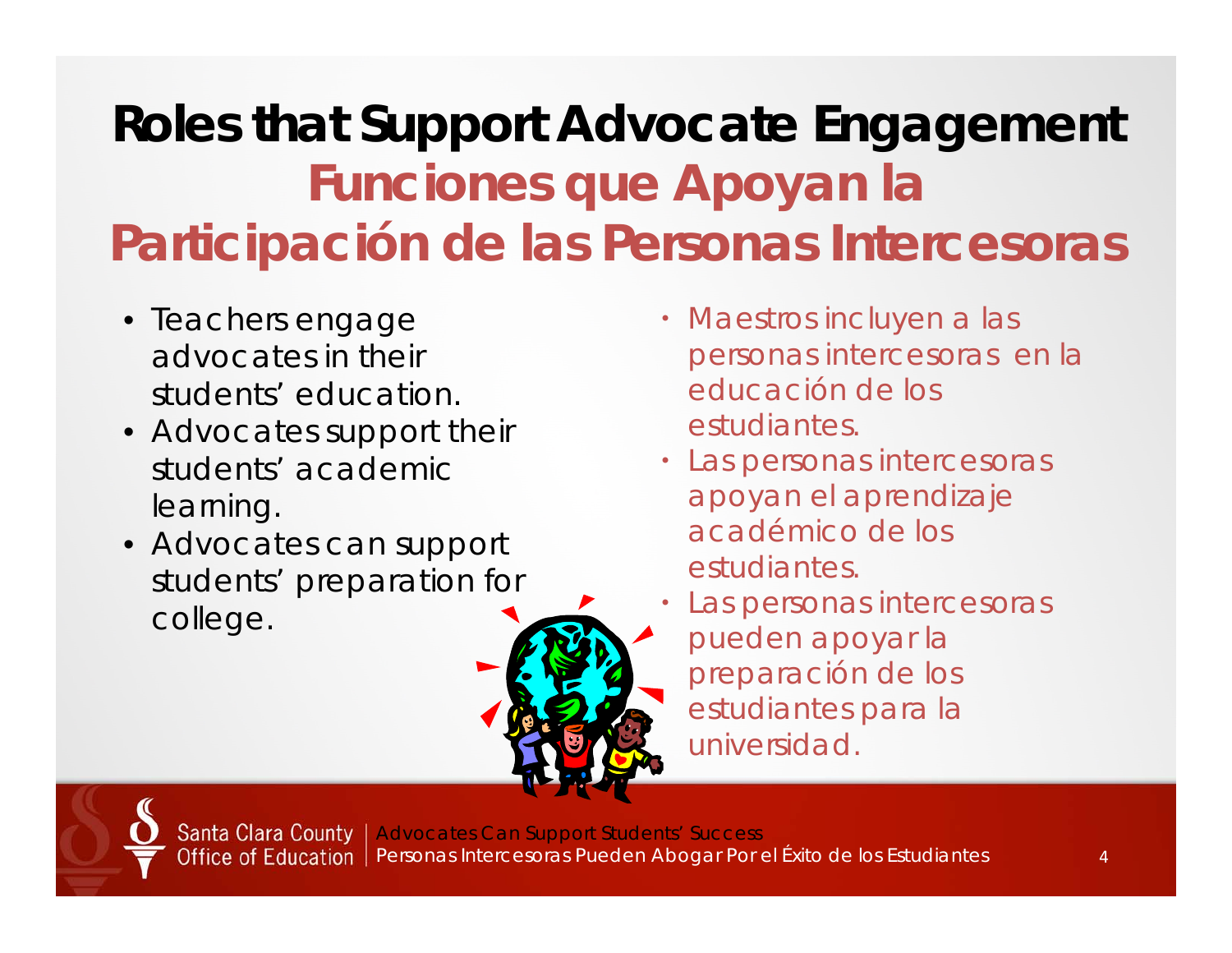**Epstein's Framework for Parent and Community Partner Involvement Organización para la Participación de Los Padres y Las Personas Intercesoras (Epstein's)**

- Type 1
	- –- Parent and Community Partners education
- Type 2
	- Communication
- Type 3
	- School volunteerism
- Type
	- – $-$  Learning at home
- Type 5 –Decision making
- Type 6
	- Collaboration
- $\bullet$  Tipo 1
	- Educación de los Padres y las Personas Intercesoras
- Tipo 2
	- Comunicación
- Tipo 3
	- Voluntario en su escuela
- Tipo 4
	- Aprendizaje en casa
- Tipo 5
	- Tomar Decisiones
- Tipo 6
	- Colaboración

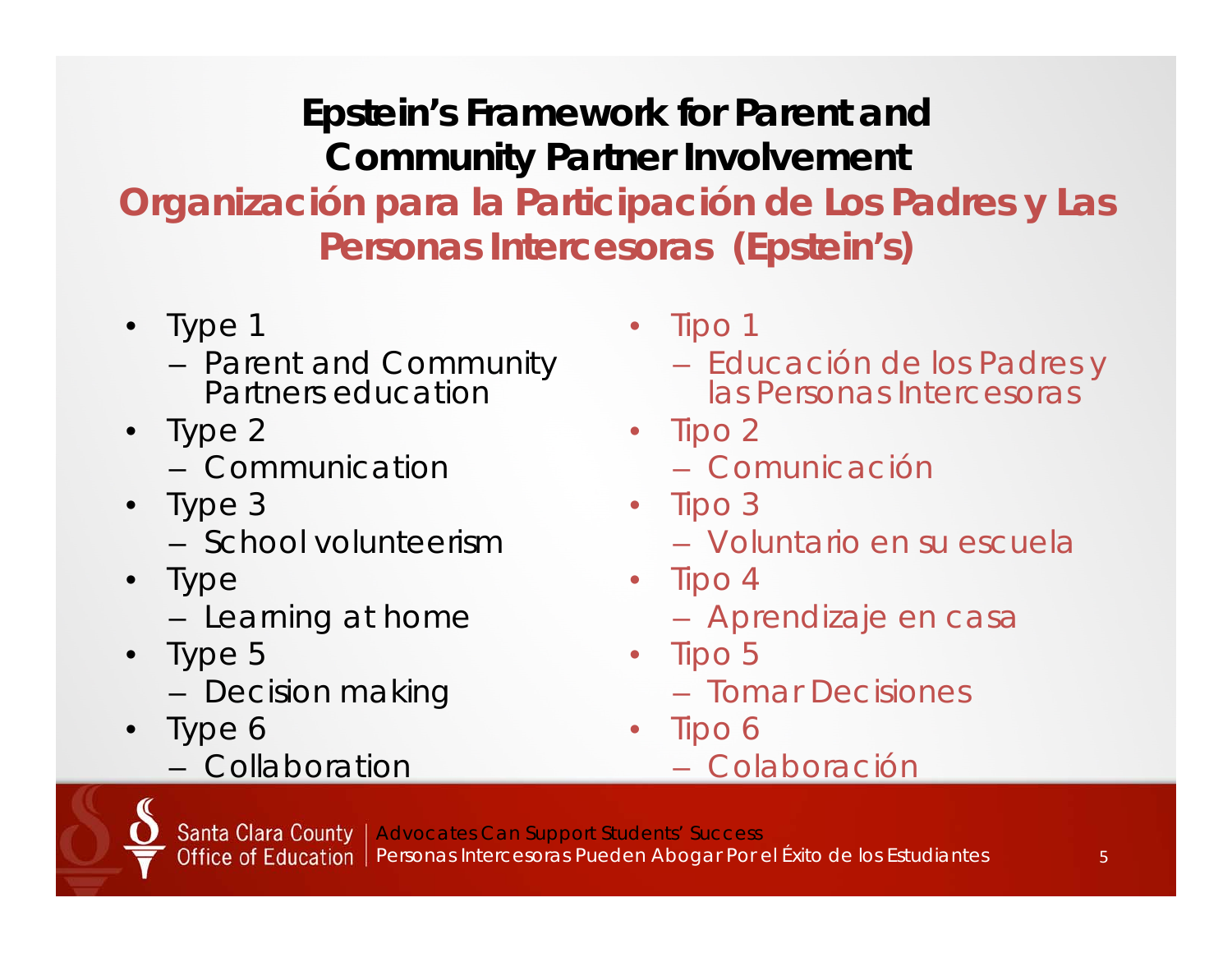### **Reflection About My Student's Learning Reflexión Sobre el Aprendizaje del Estudiante**

- • What is my student learning in mathematics?
- • What is my student learning about reading?
- $\bullet$  How is my student learning to write?
- ¿Qué está aprendiendo mi estudiante en matemáticas?
- ¿Qué está aprendiendo mi estudiante sobre la lectura?
- ¿Cómo está aprendiendo a escribir mi estudiante?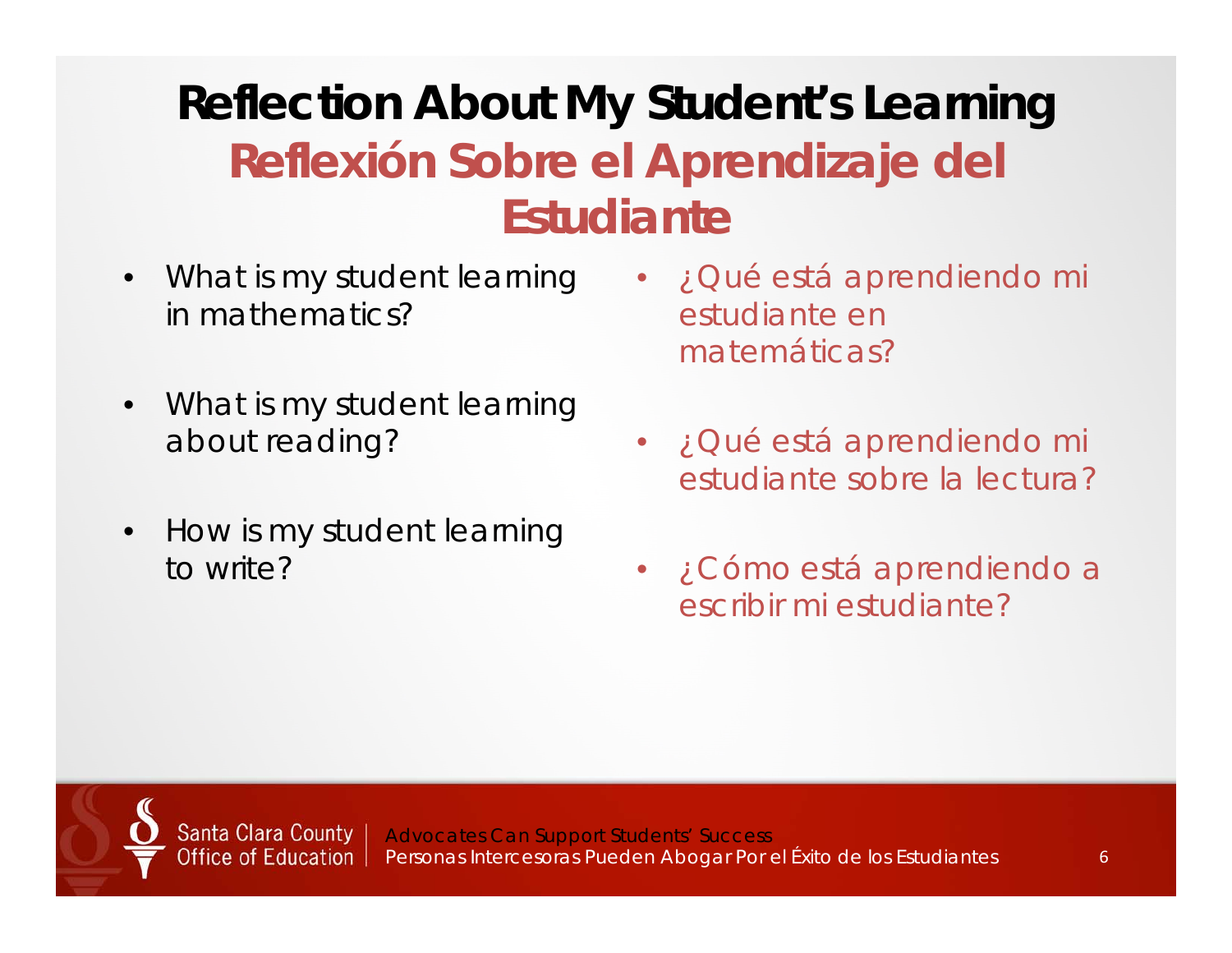# **Grade Level Common Core State StandardsNormas Académicas Estatales por Grado**

#### **Learning about common core state standards helps advocates:**

- understand how play is learning.
- reinforce language arts and math skills in daily routines.
- apply formal and informal learning activities to standards.
- provide meaningful homework assistance.
- make curriculum-related decisions.



#### **Aprender sobre las normas académicas ayuda a los padres a:**

- comprender cómo el jugar es también una oportunidad para aprender.
- reforzar las habilidades del lenguaje y de las matemáticas a través de actividades diarias.
- • aprovechar oportunidades de aprendizaje del contenido de manera formal e informal.• ofrecer asistencia significativa con las tareas.
	- tomar decisiones relacionadas con el programa de estudio.

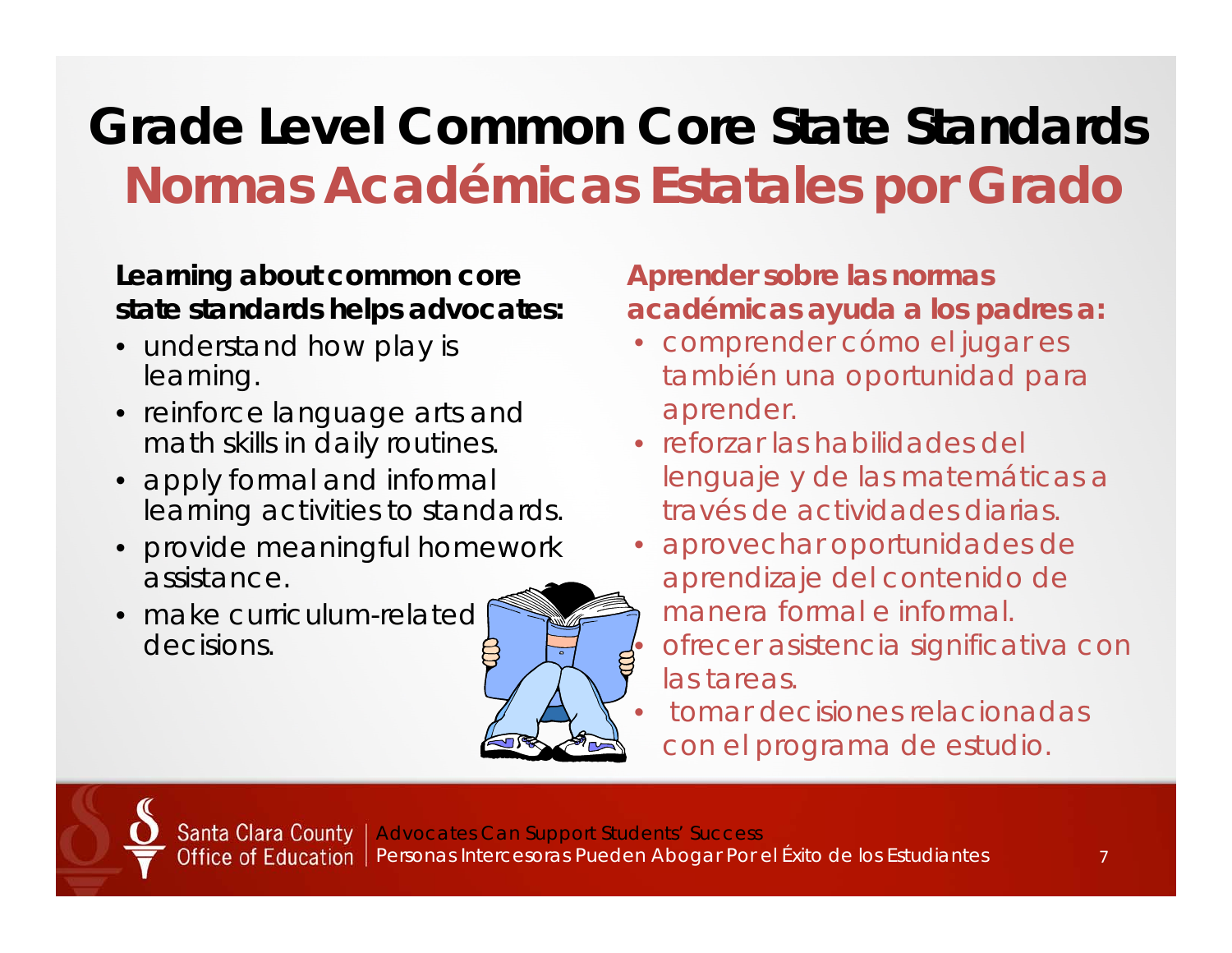### **Reasons for New Common Core State StandardsRazones para tener Nuevos Estándares Estatales de Contenido**

- Students must enter college and careers with adequate reading, writing, and speaking skills to ensure success.
- K-12 curriculum must become more rigorous at earlier grade levels.
- Students must increase their independence in their academic learning.



• El plan de estudio de Kindergarten a 12mo Grado debe volverse más riguroso en grados iniciales.



 Los estudiantes deben aumentar su independencia en el aprendizaje académico.

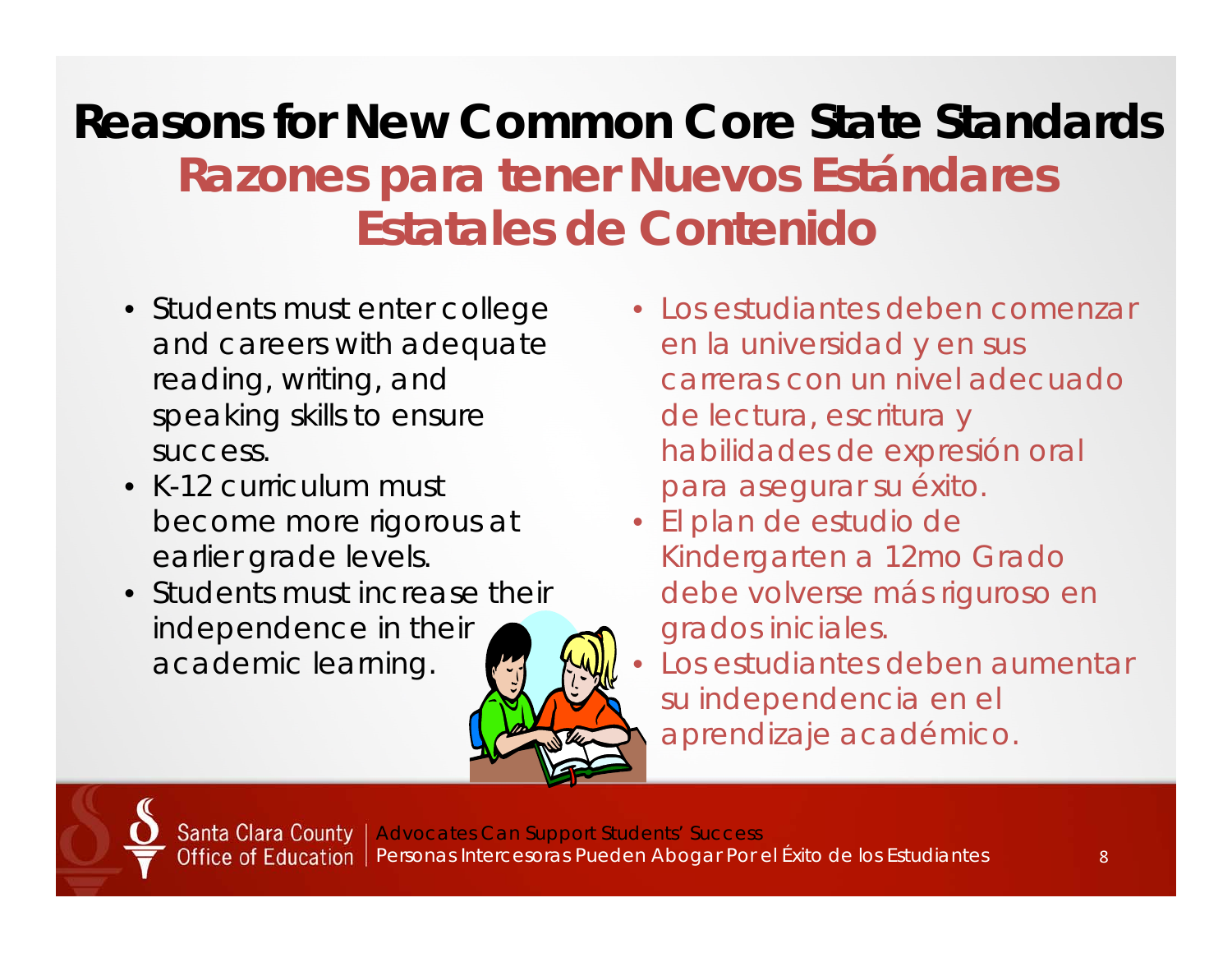### **Grade K Reading Standards for Literature Normas Académicas de Lectura, Grado K**

#### **Students apply key ideas and details with prompting and support:**

- Ask and answer questions about key details in a text.
- Retell familiar stories, including key details.
- Identify characters, settings, and major events in a story.

**Los estudiantes aplican sus conocimientos mediante ideas y detalles con la guía y el apoyo requerido para:**

- Hacer preguntas y responder a preguntas sobre detalles claves en un texto.
- Recontar anécdotas familiares detalladamente.
- Identificar los personajes, ambientes y los hechos más importantes de un cuento.

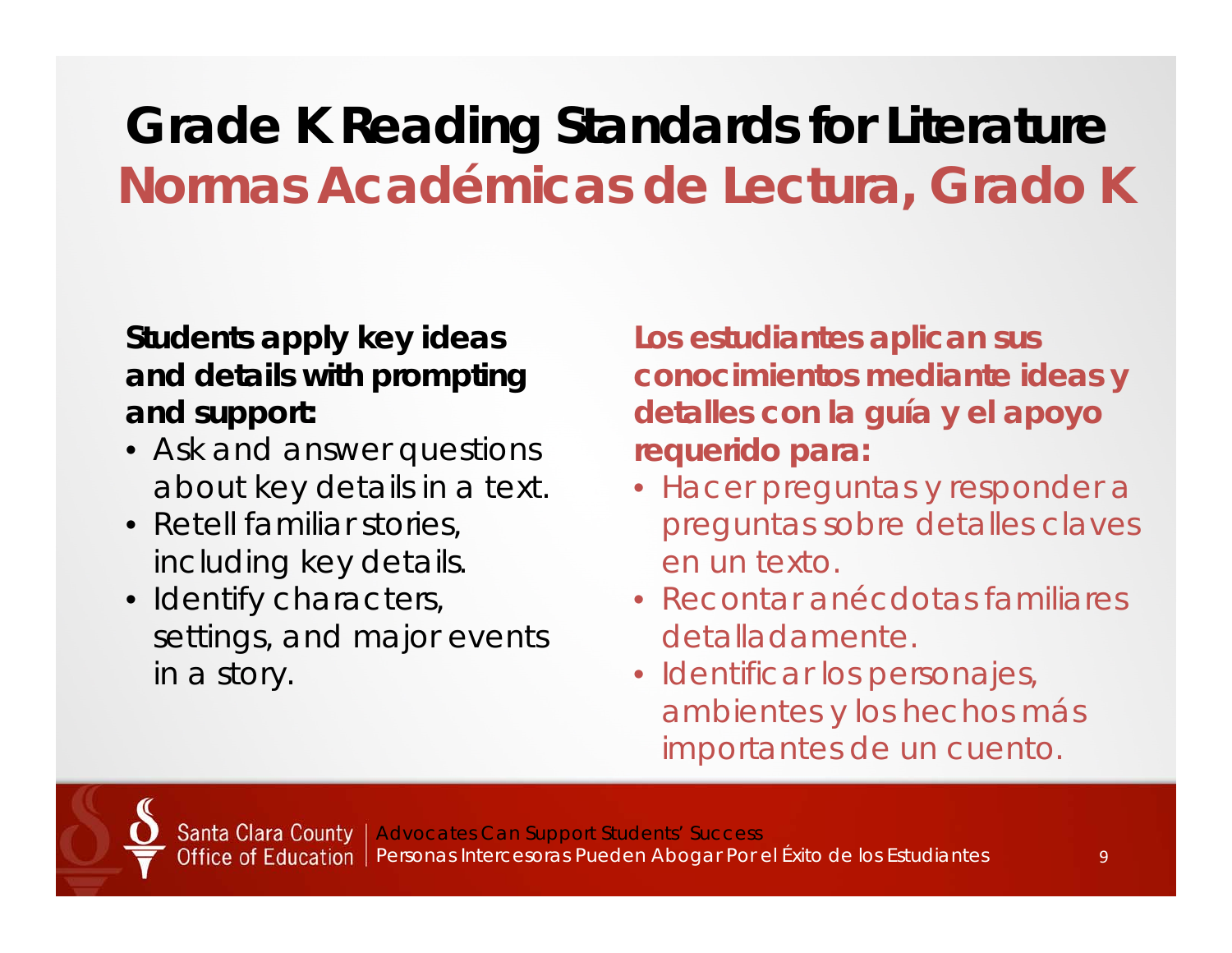### **Grade 3 Reading Standards for Literature Normas Académicas de Lectura, 3er Grado**

#### **Students apply key ideas and details with prompting and support:**

- Ask and answer questions that demonstrate understanding of a text, referring explicitly to the text as a basis for answers.
- Recount stories from diverse cultures; determine central message and how it is conveyed through details in the text.
- Describe characters and explain how their actions contribute to the sequence of events.

**Los estudiantes aplican sus conocimientos mediante ideas y detalles con la guía y el apoyo requerido:**

- Preguntan y responden a preguntas demostrando que entienden un texto, refiriéndose al texto como apoyo a sus respuestas.
- Cuentan historias de distintas culturas, reconocen el tema central de un texto y cómo se transmite a través de detalles.
- Describen a los personajes y explican cómo sus acciones afecta el orden de los hechos.

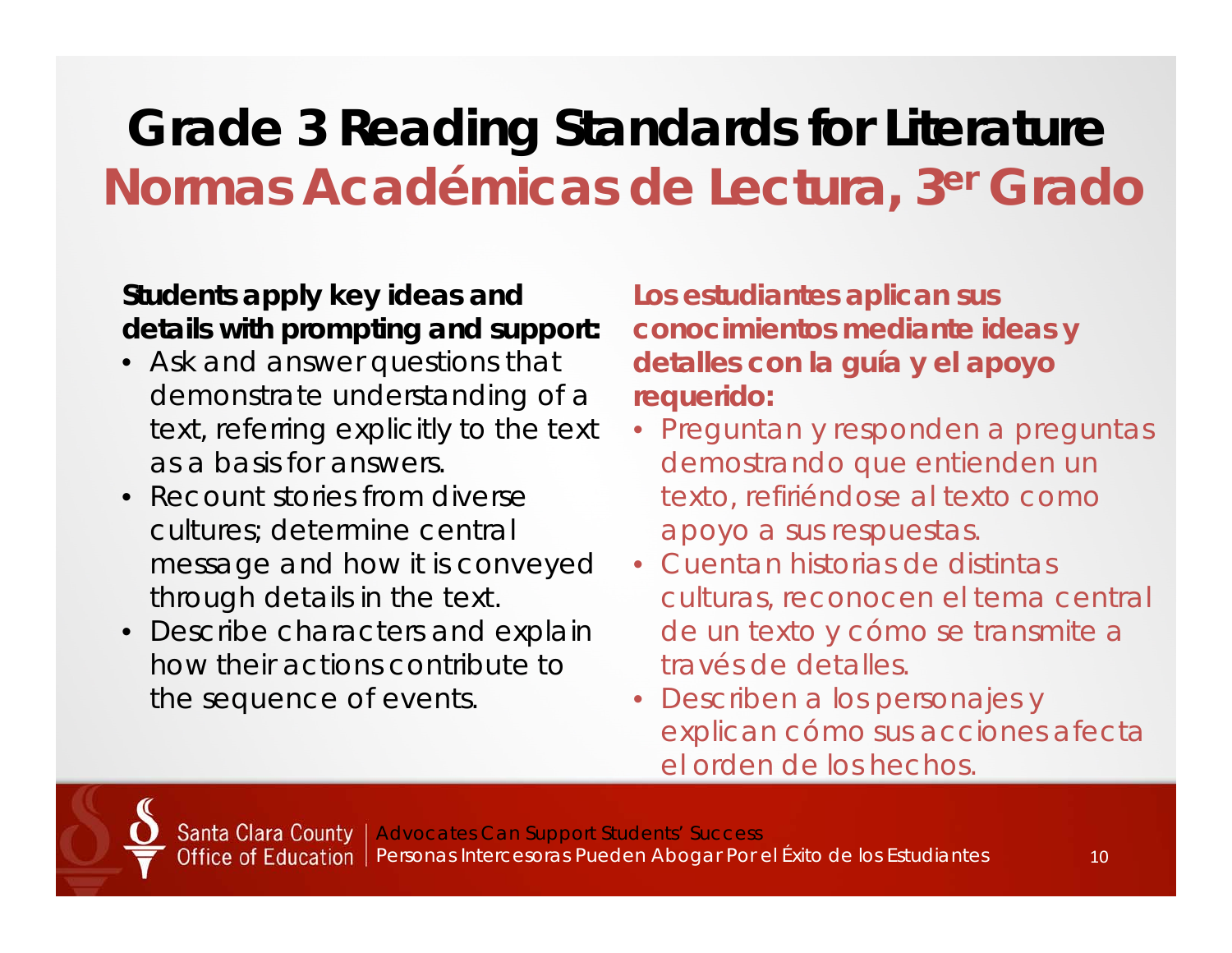# **Grade 5 Reading Standards for Literature Normas Académicas de Lectura, 5to Grado**

#### **Students apply key ideas and details:**

- Quote accurately from a text when explaining what the text says explicitly and when drawing inferences.
- Determine a theme including how characters respond to challenges or how the speaker in a poem reflects upon a topic; summarize the text.
- Compare and contrast two or more characters, settings, or events drawing on specific details in a text.

- Indicar con precisión lo que dice un texto explícitamente y al hacer suposiciones.
- Determinar un tema, incluyendo cómo los personajes responden ante los desafíos o como el autor de un poema reflexiona sobre un tema; resumir el texto.
- Comparar dos o más personajes o ambientes o hechos en el texto a través de detalles específicos en el mismo.

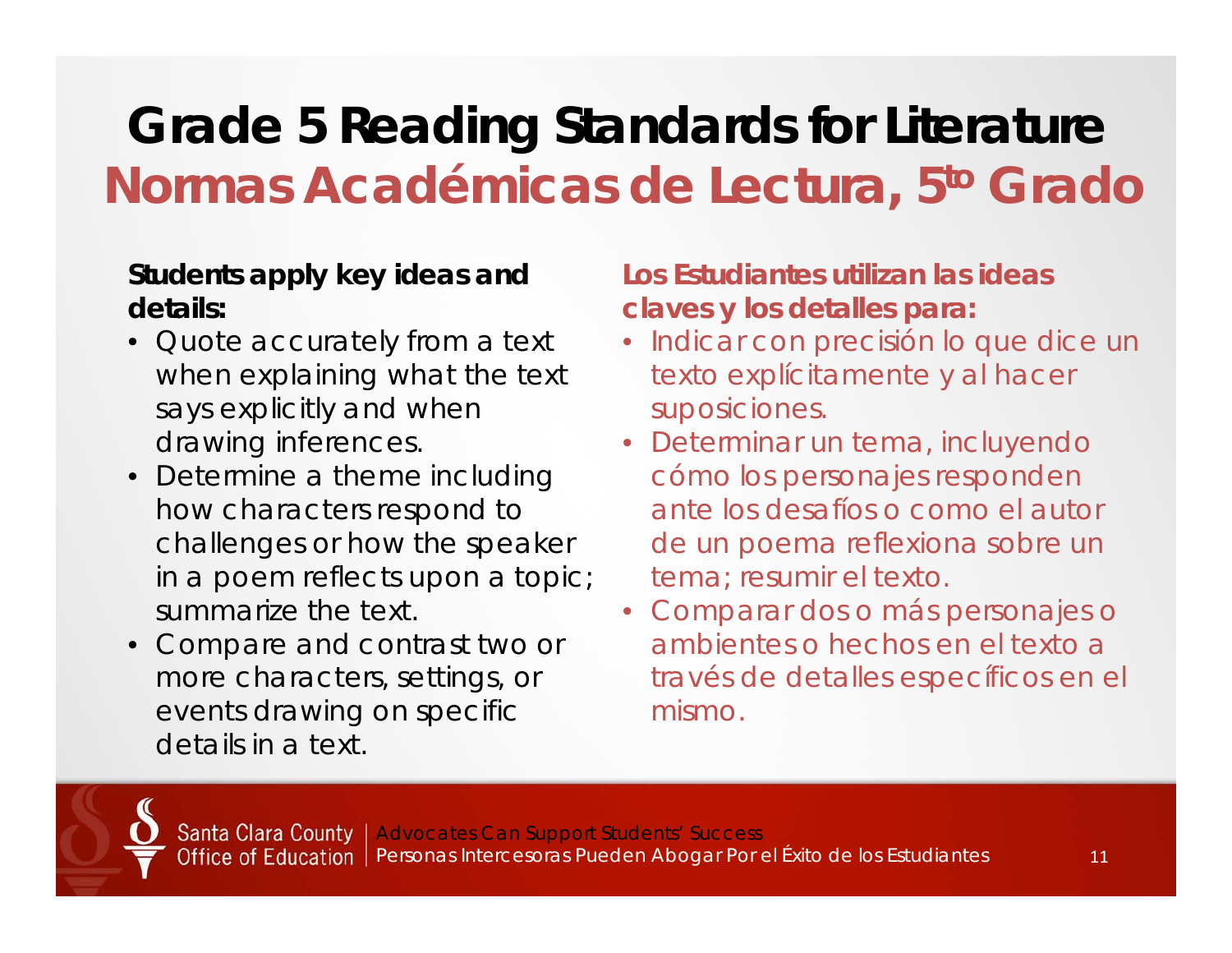### **Grade 7 Reading Standards for Informational Text Normas Académicas de Lectura, 7mo Grado**

#### **Students apply key ideas and details:**

- Cite textural evidence to support analysis of what the text says explicitly as well as inferences drawn from the text.
- Determine a theme or central idea of a text and analyze its development and provide a objective summary.
- Analyze how particular elements in a story or drama interact.

- Citar textualmente para apoyar su análisis de lo que dice el texto al igual que puede inferir del texto.
- Determinar el tema o la idea central de un texto, analizar su desarrollo y ofrecer un resumen objetivo sobre el mismo.
- Analizar cómo interactúan en particular algunos elementos en un cuento o historia.

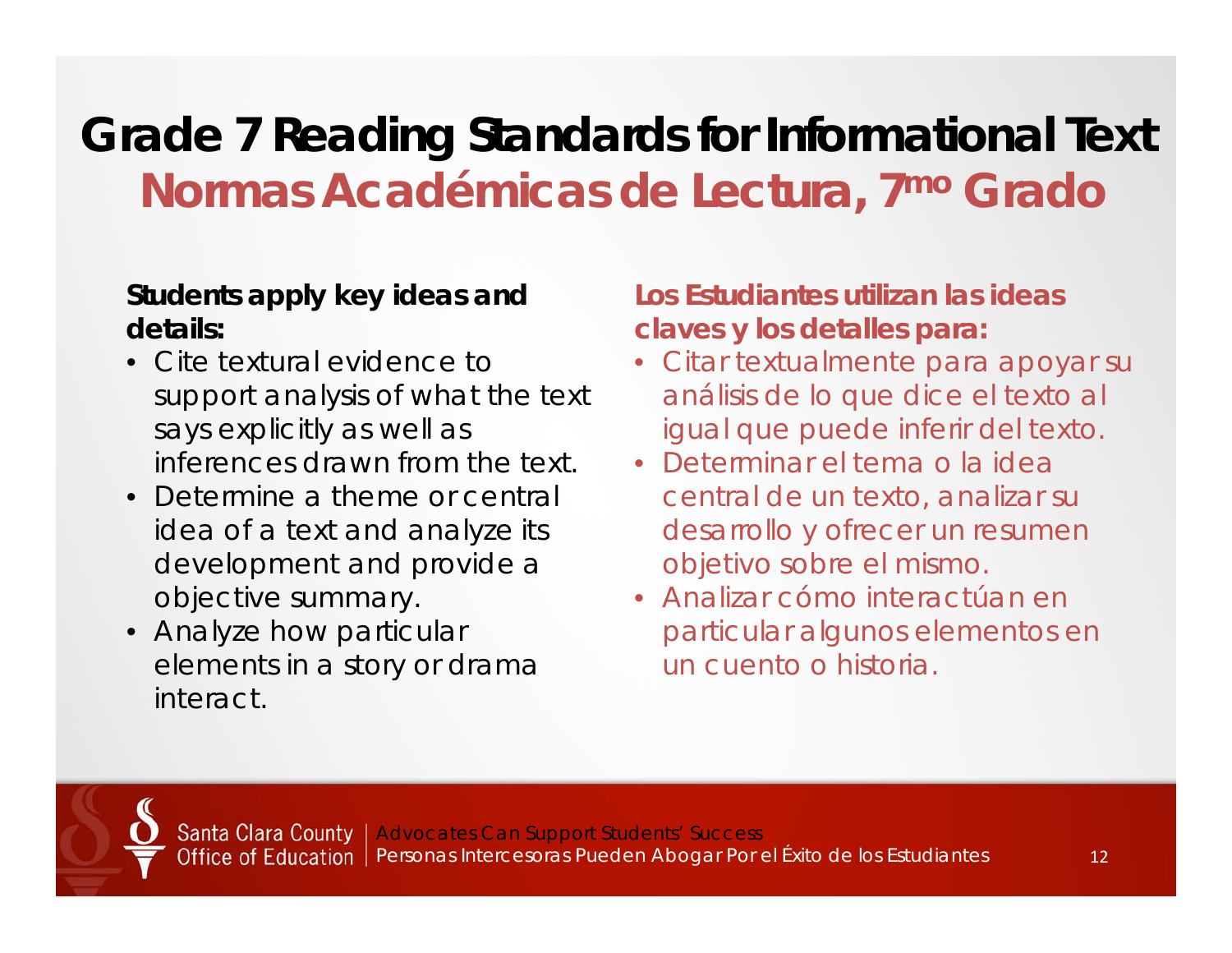### **Grades 9-10 Reading Standards for Informational Text Normas Académicas de Lectura, Grados 9no-10mo**

#### **Students apply key ideas and details:**

- Cite strong and thorough textual evidence to support analysis of what the text says explicitly as well as inferences.
- Determine a central idea and analyze its development and how it is shaped by details; provide an objective summary.
- Analyze how the author unfolds an analysis or ideas, including the order and the connections between them.

- Citar ejemplos claros y completos para apoyar su análisis de lo que dice el texto explícitamente al igual que su comprensión.
- Determinar la idea central y analizar el desarrollo de un texto detalladamente; ofrecer un resumen objetivo sobre el mismo.
- Analizar cómo al autor desarrolla un análisis o ideas, incluyendo el orden y las conexiones entre ellas.

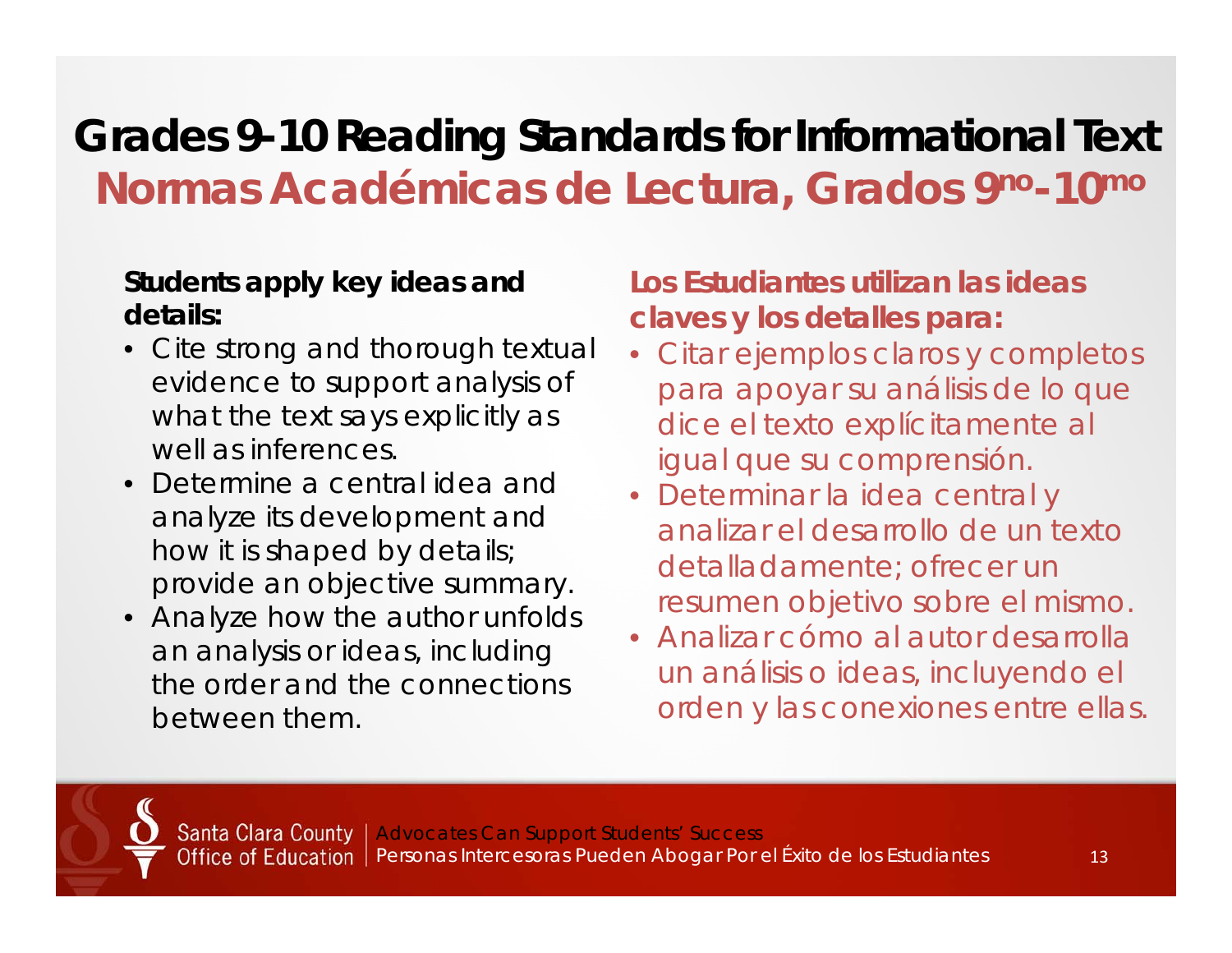### **Grades 11-12 Reading Standards for Informational Text**

**Normas Académicas de Lectura, Grados 11no-12mo**

#### **Students apply key ideas and details:**

- Cite textual evidence to support analysis of what the text says explicitly as well as inferences including uncertain matters.
- Determine two or more central ideas and analyze their development and how they interact; summarize objectively.
- Analyze complex ideas and explain how specific individuals, ideas, and events interact and develop in the text.

- Citar ejemplos textuales para apoyar su análisis de lo que dice el texto al igual que su comprensión del mismo, incluyendo temas variables.
- Determinar dos o más ideas centrales del texto y analizar su desarrollo y su interacción; resumir con objetividad.
- Analizar ideas complejas y explicar cómo personas específicas, ideas y hechos interactúan y se desarrollan en el texto.

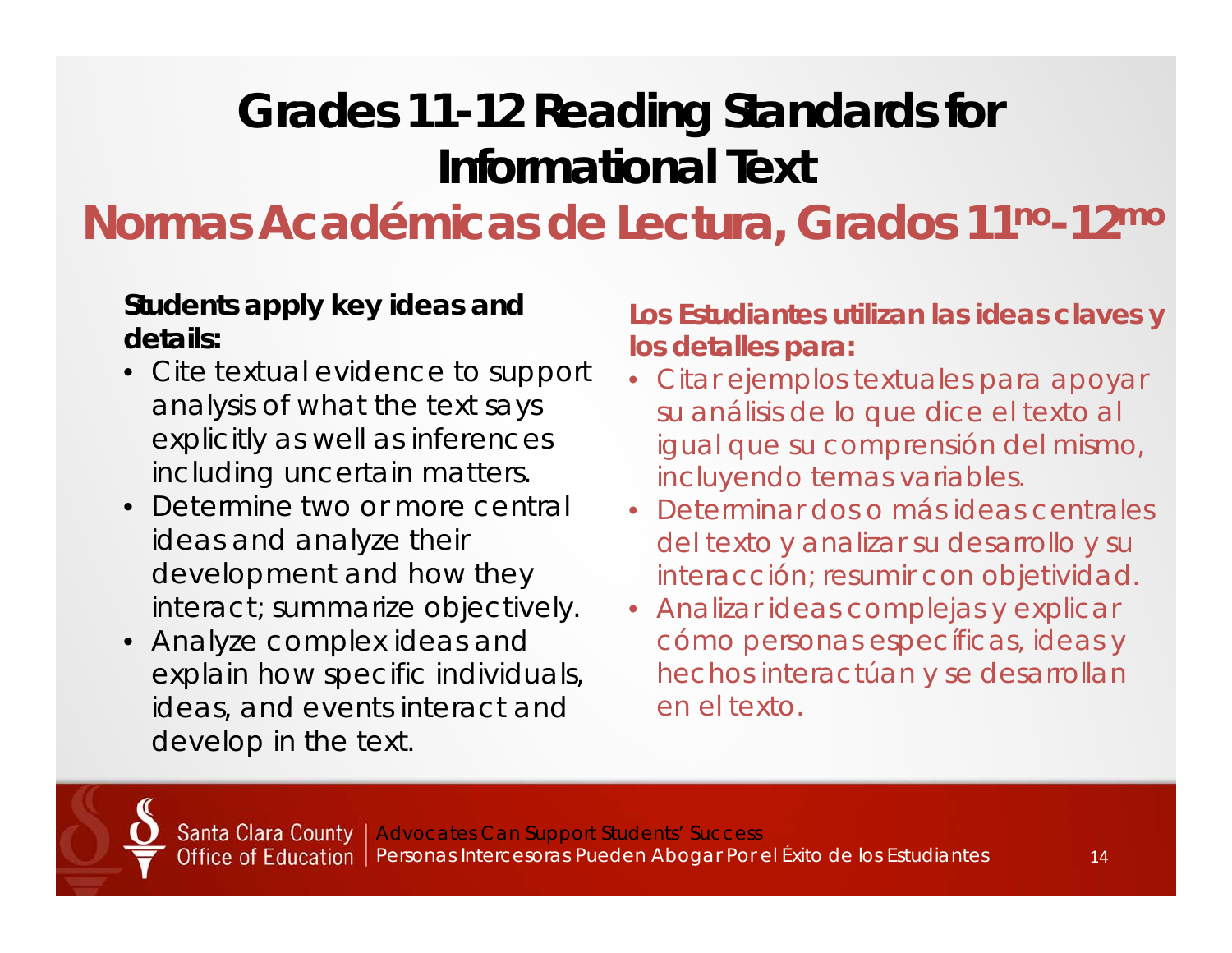### **Questions we can ask about the book, Measure Up! Preguntas que podemos hacer sobre el libro, Vamos a medir!**

- • Based on the text, what are the different measuring tools, and how are they used?
- • How can measuring help us?
- • How can we tell what season it is?
- Basandose en el texto, ¿cuáles son las diversas herramientas utilizadas para medir y cómo se usan?
- ¿Por qué debemos medir?

• ¿Cómo sabemos en que estación estamos?

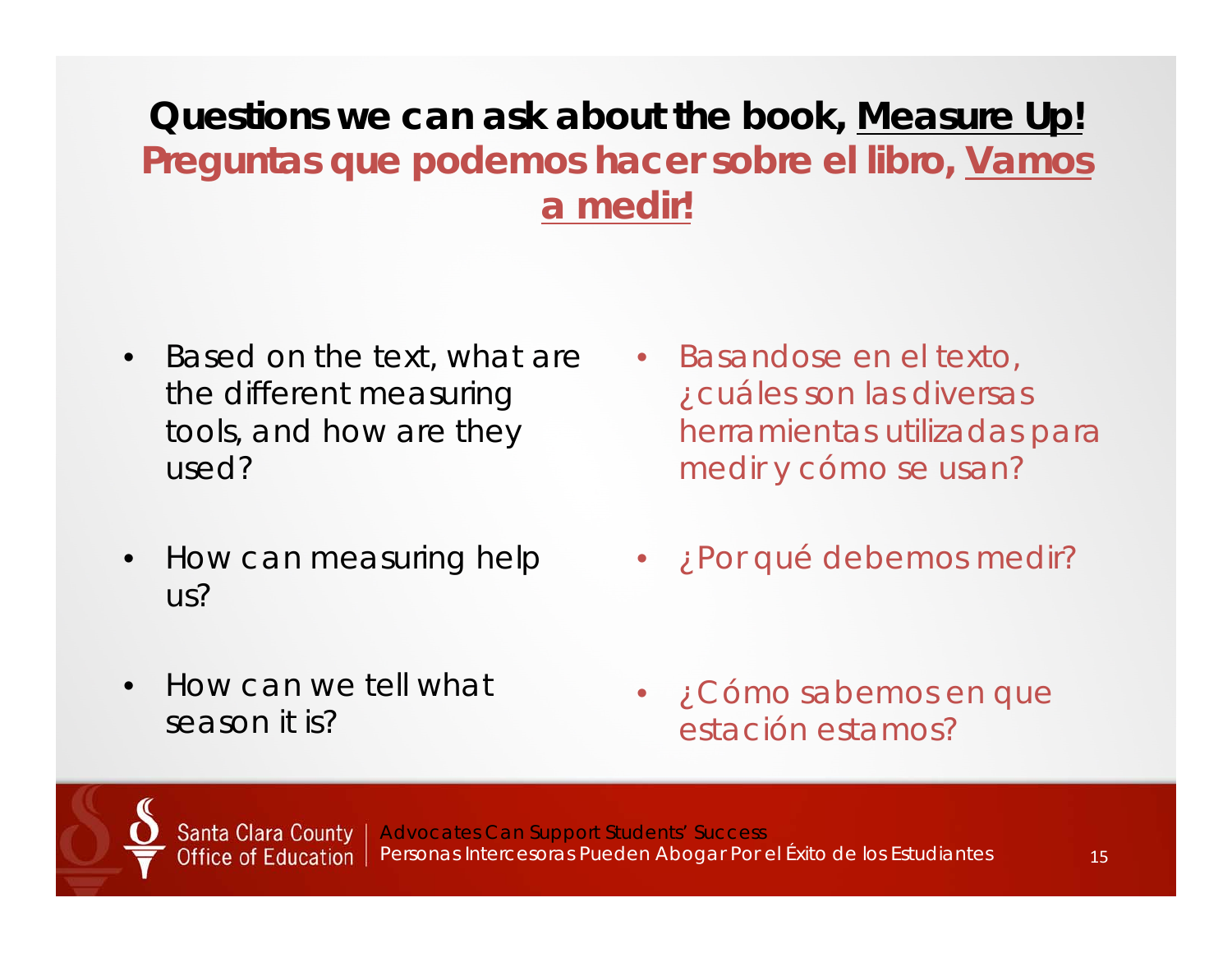### **Academic Enrichment Literature and Reading Activities Actividades de Enriquecimiento de Literatura y**

### **Lectura**

- Identify words in books, advertisements, and on signs and rhyme with other words.
- Watch TV and DVDs in English with English subtitles and check for understanding using contextual clues.
- Use books on tape in English and have your child follow the text in a book.



- Identificar palabras en libros, anuncios y señales y que rimen con otras palabras.
- Ver televisión y DVD's en inglés con subtitulares en inglés y verificar el entendimiento con claves del contexto.
- Utilizar libros grabados y/o digitales en inglés y que su hijo siga el texto con un libro.

Santa Clara County | Advocates Can Support Students' Success Office of Education | Personas Intercesoras Pueden Abogar Por el Éxito de los Estudiantes 16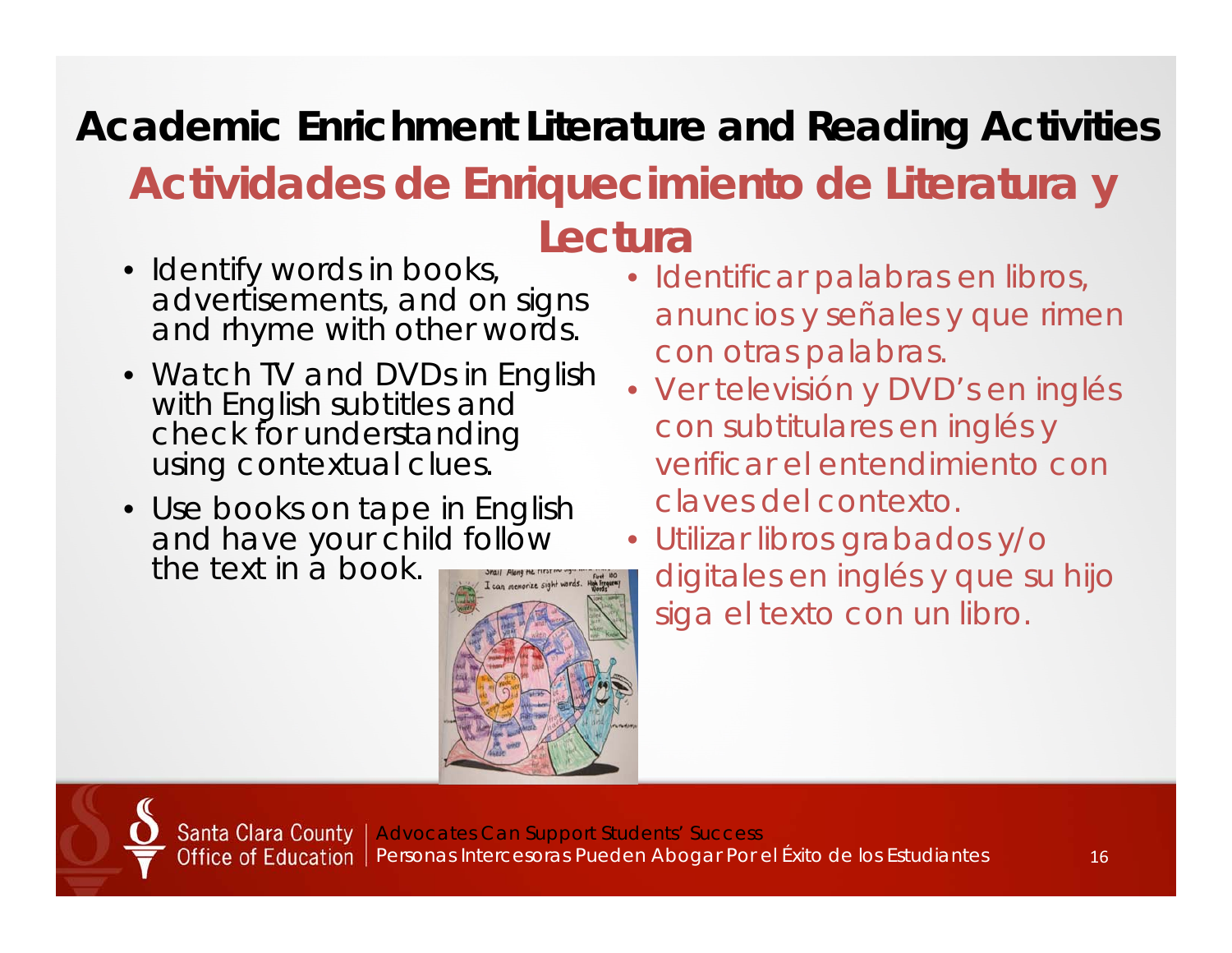

### **Academic Enrichment Literatureand Reading Activities Actividades de Enriquecimiento de Literatura y Lectura**

- Partner with an English literate older child or friend when listening to your student read.
- Attend family reading nights at the school or library.
- Ask your student questions about reading content, predictions, connections, and have your student retell stories.
- Al escuchar a su estudiante leer hágalo con un niño mayor ó amigo que tenga fluidez en inglés.
- Asista a actividades nocturnas de lectura familiar en su escuela o biblioteca.
- Hágale preguntas a su estudiante sobre el contenido de la lectura, predicciones, conexiones y que su hijo le repita el cuento.

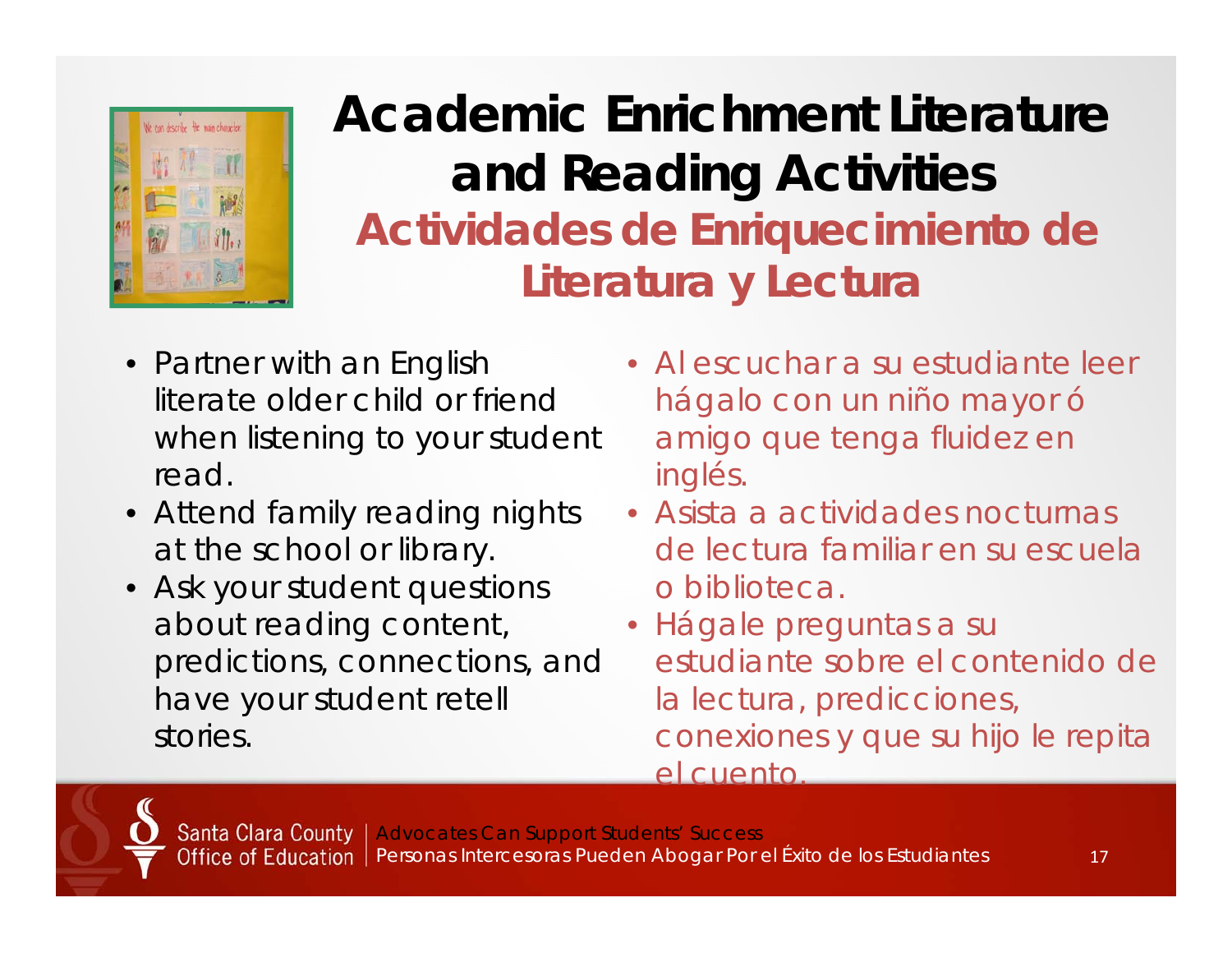

### **Academic Enrichment Literature and Reading Activities Actividades de Enriquecimiento de Literatura y Lectura**

- Read books on tape or rent DVDs on historical events and analyze major themes, compare characters, and contrast to literary periods.
- Analyze upcoming political election propositions and candidates' positions.
- Research the clarity of political assumptions in a selection of literary works or<br>essays on a topic.
- Leer libros en cinta o rentar DVDs sobre acontecimientos históricos y analizar los principales tema, comparar personajes y diferenciar los períodos literarios .
- Analizar las propuestas de las próximas elecciones y las posiciones de los candidatos.
- Investigar la claridad de las afirmaciones políticas en una selección de obras literarias o ensayos escritos sobre un tema.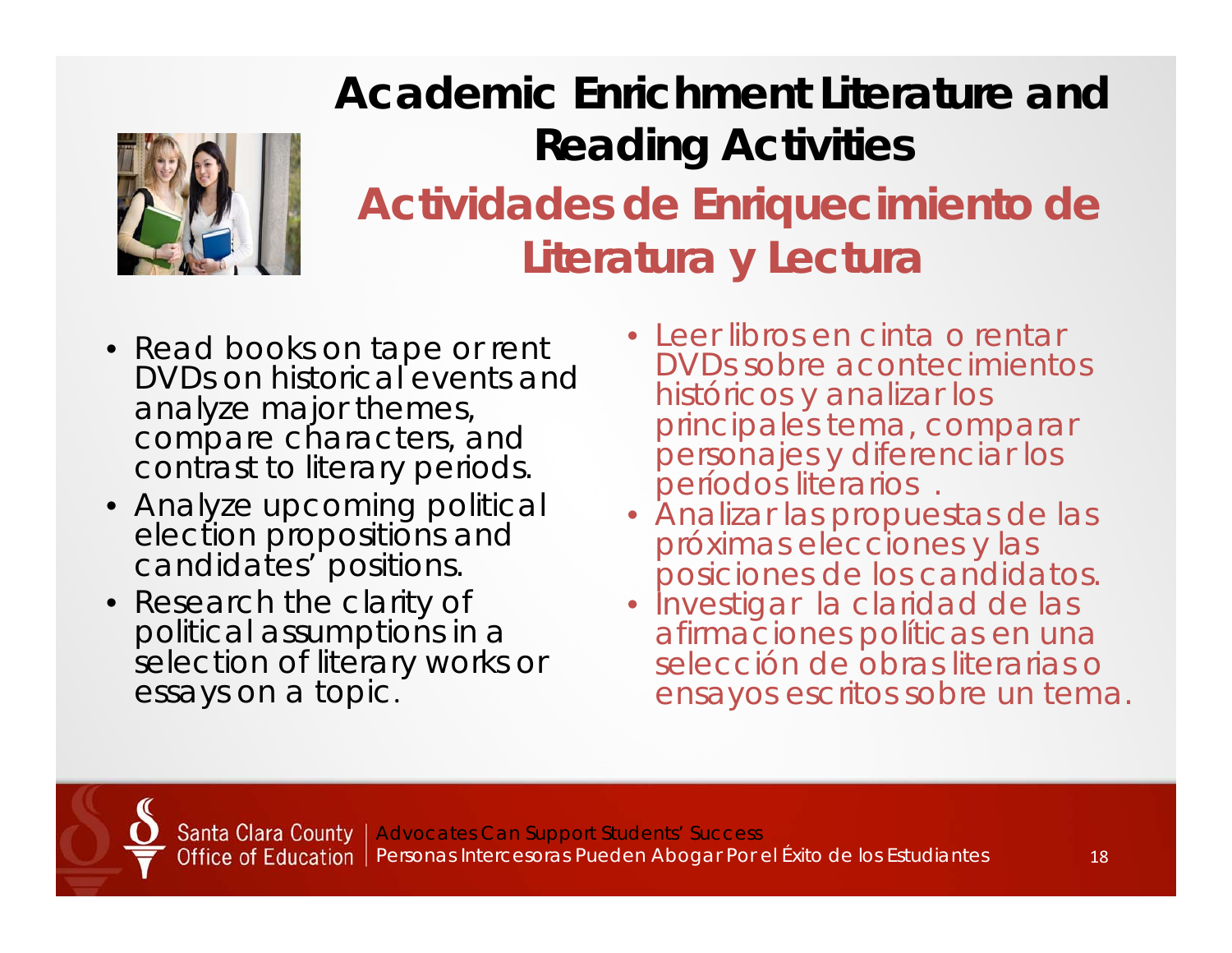# **Grade K Writing Standards Normas Académicas de Escritura, Grado K**

**Text types and purposes use a combination of drawing, dictating, and writing to compose:** 

- Opinions on a topic or book.
- Informative/explanatory texts about a topic with information.
- order that they occurred and reactions to what happened.

**Los estudiantes escriben utilizando una combinación de dibujos, frases y escritos para componer:**

- Opiniones sobre un tema o libro.
- Textos informativos o explicativos sobre un tema.
- Narratives about events in the Textos sobre hechos ocurridos en el orden en que ocurrieron y las reacciones ante lo sucedido.

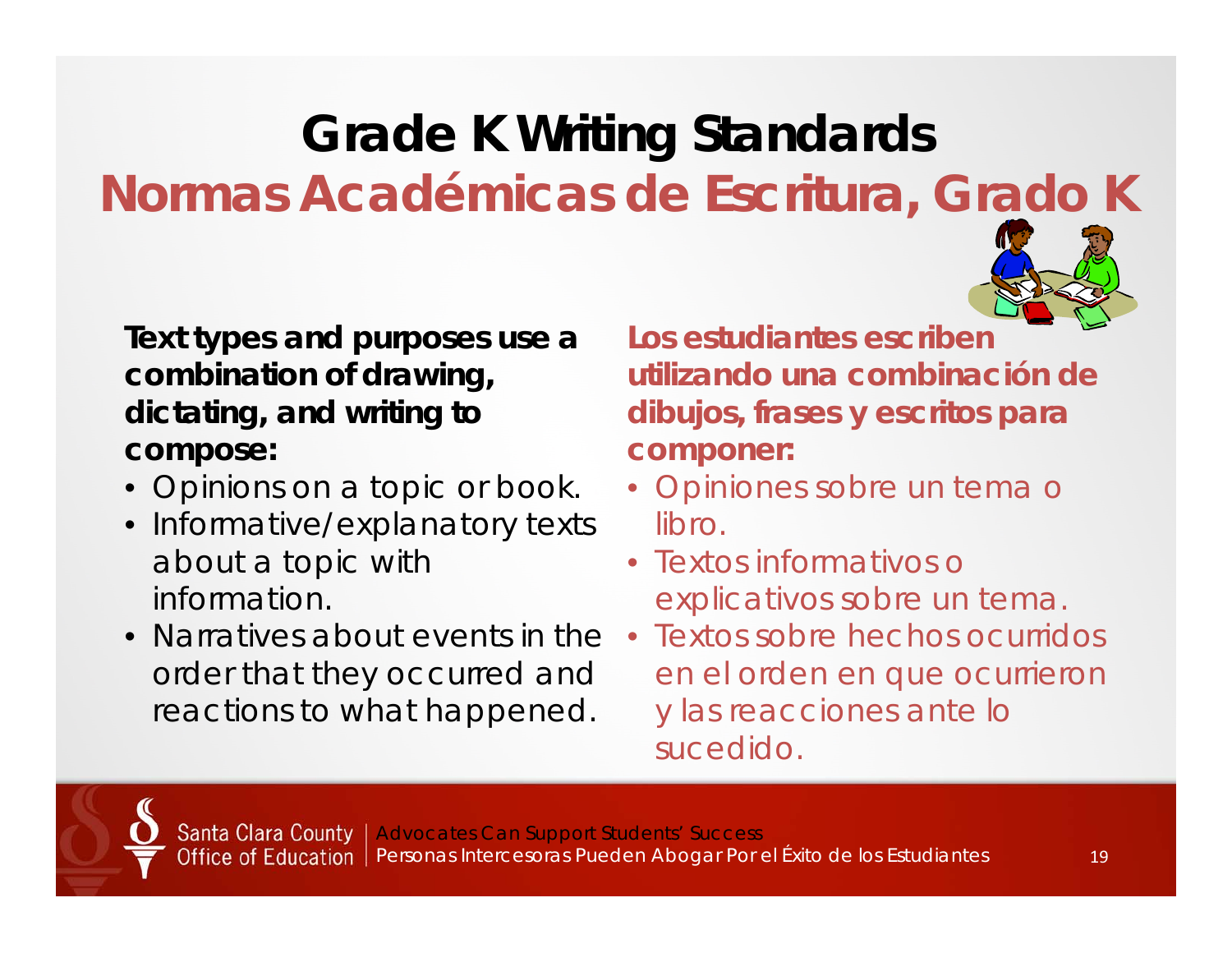# **Grade 3 Writing Standards Normas Académicas de Escritura, 3er Grado**

#### **Write opinion pieces that support a point of view with reasons:**

- Introduce a topic that lists reasons.
- Provide reasons that support an opinion.
- Use linking words and phrases.
- Provide a concluding statement or section.

**Los estudiantes escriben textos que apoyan su punto de vista con sus razones:**

- Presentan un tema que describe las razones.
- Ofrecen razones que apoyan una opinión determinada.
- Utilizan palabras y frases conectivas.
- Ofrecen una declaración o parte final del texto.

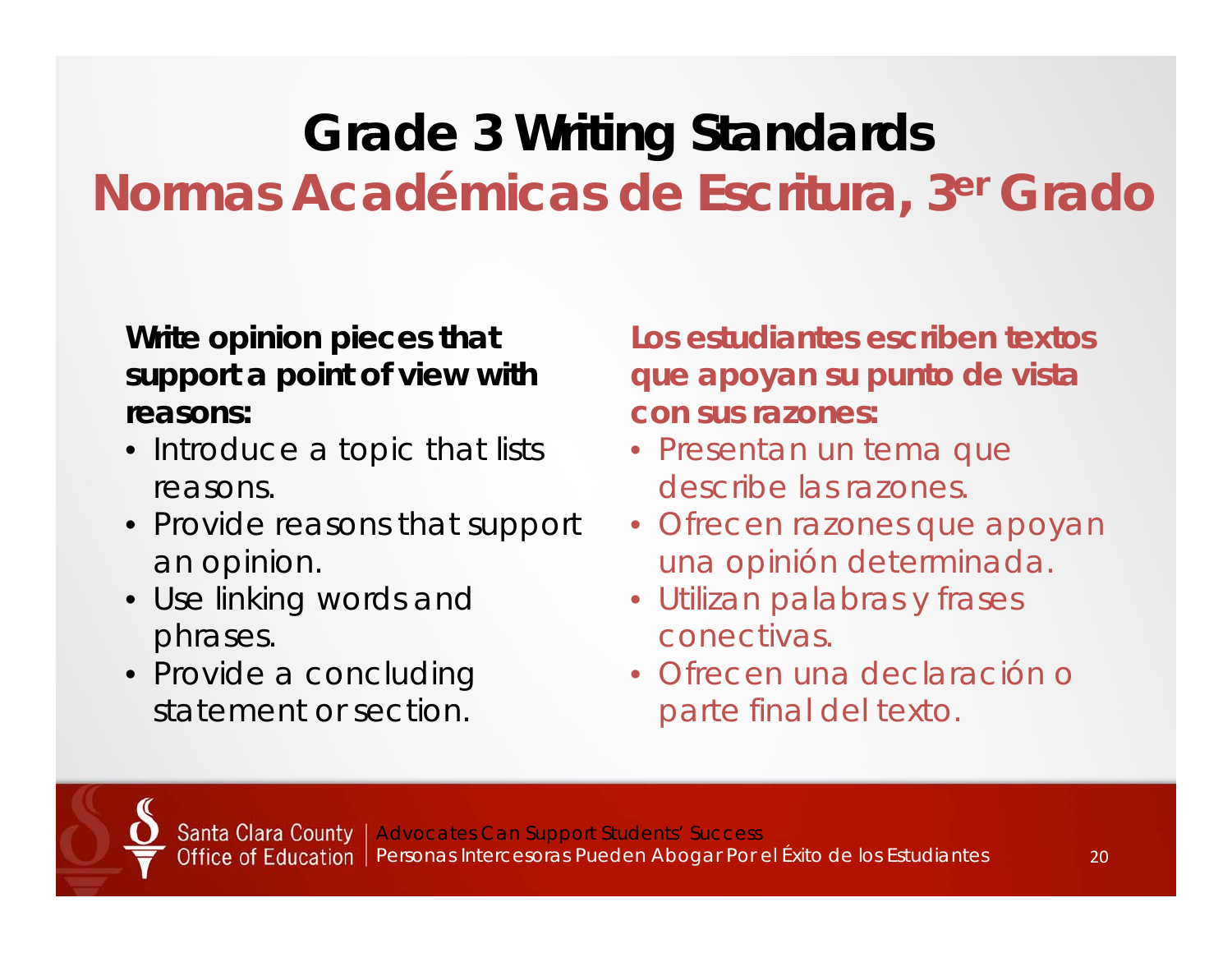# **Grade 5 Writing Standards Normas Académicas de Escritura, 5to Grado**

**Write opinion pieces that support a point of view with reasons and information:**

- Introduce a topic with an opinion to support writer's purpose.
- Provide logically ordered reasons supported by facts.
- Link with words, phrases, and clauses.
- Provide a conclusion related to the opinion.

**Los estudiantes escriben textos que apoyan su punto de vista con sus razones y datos:**

- Presentan un tema con una opinión que apoya la intención del autor.
- Ofrecen razones ordenadas lógicamente con el apoyo de los hechos.
- Hacen conexiones mediante palabras, frases y cláusulas.
- Ofrecen una conclusión relacionada con la opinión.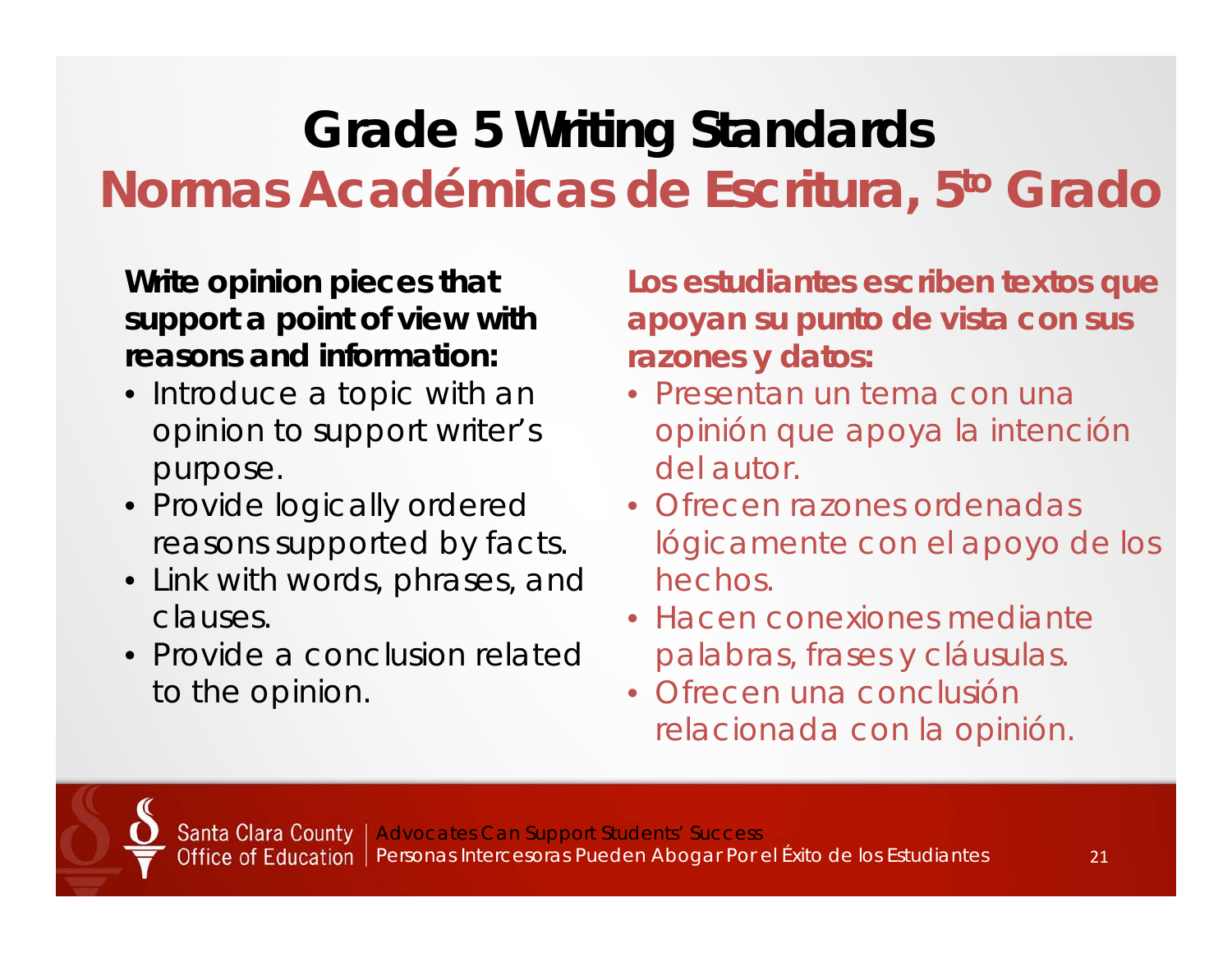# **Grade 7 Writing Standards Normas Académicas de Escritura, 7mo Grado**

**Write arguments to support claims with clear reasons and relevant evidence:**

- Introduce claim and address opposing claims.
- Support claims or counterarguments.
- Clarify relationships with words, phrases, and clauses.
- Maintain formal style.
- Provide a conclusion related to the opinion.

**Los estudiantes escriben sus presentaciones para apoyar sus opiniones con razones claras y pruebas relevantes:**

- Presentan opiniones y responden a las opiniones contrarias.
- Apoyan opiniones o criterios.
- Aclaran relaciones mediante palabras, frases y cláusulas.
- Mantienen un estilo formal.
- Ofrecen una conclusión relacionada con la opinión.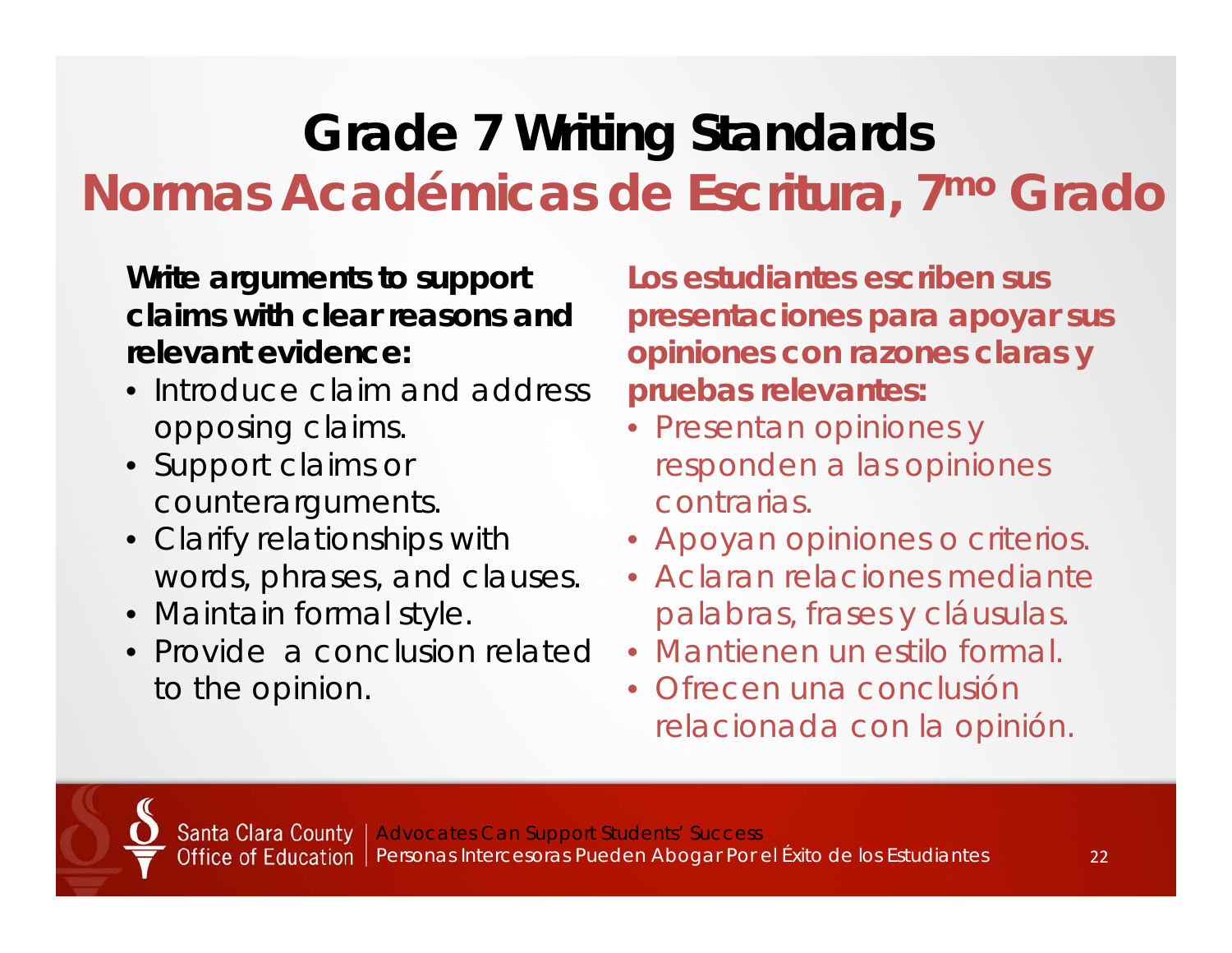# **Grades 9-10 Writing Standards Normas Académicas de Escritura9no y 10mo Grados**

#### **Write arguments to support claims and analyze with reasoning and evidence:**

- Introduce claims and establish relationships.
- Support claims or counterclaims when considering strengths and limitations.
- Clarify relationships with words, phrases, and clauses.
- Maintain formal style and objective tone.
- Provide a conclusion.

**Los estudiantes escriben textos para apoyar sus opiniones y analizan con razones y pruebas:**

- Presentan opiniones y establecen relaciones.
- Apoyan opiniones o criterios opuestos al considerar las habilidades y limitaciones.
- Aclaran relaciones mediante palabras, frases y cláusulas.
- Mantienen un estilo formal y un tono objetivo.
- Ofrecen una conclusión.

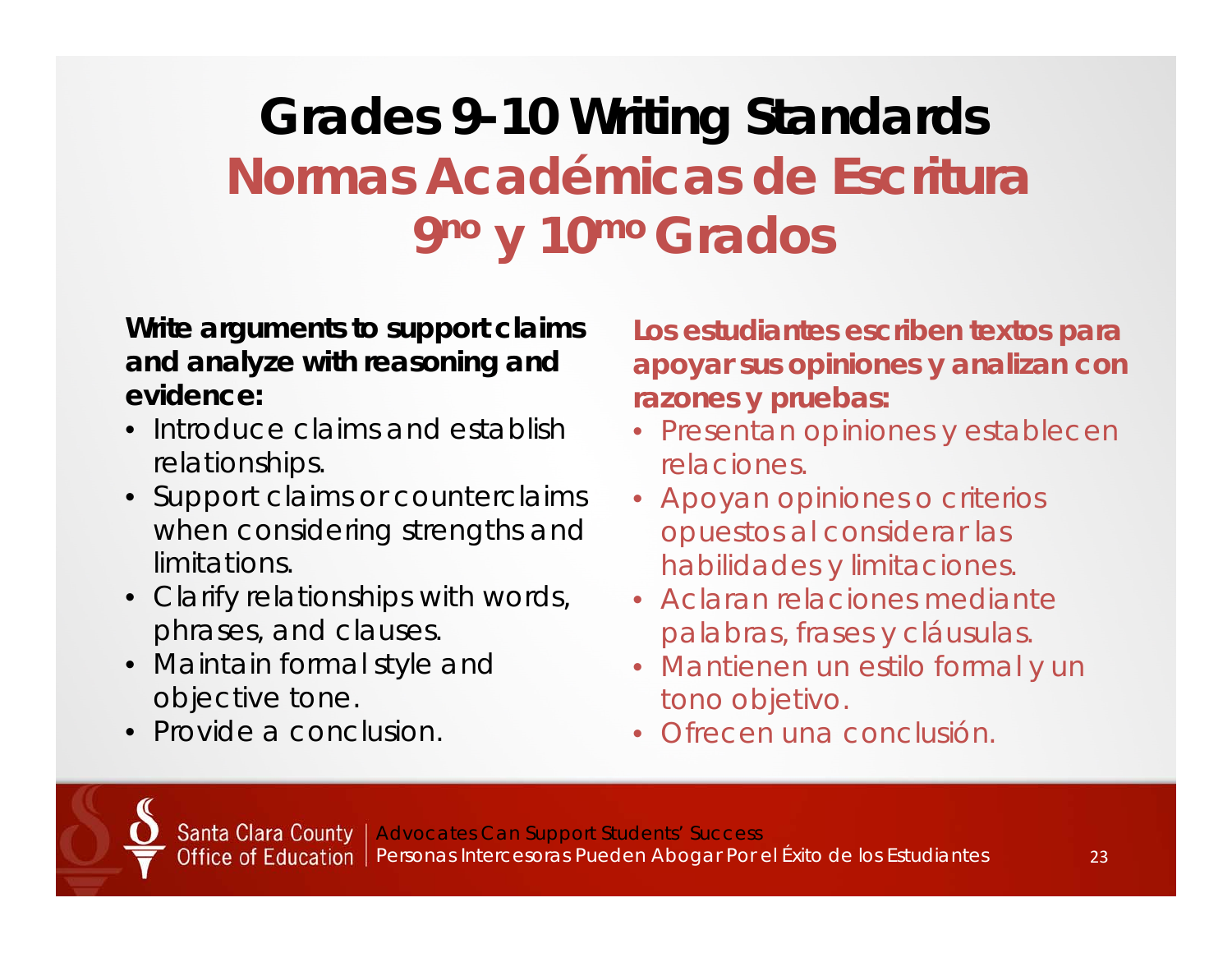# **Grades 11-12 Writing Standards Normas Académicas de Escritura11no y 12mo Grados**

#### **Write arguments to support claims and analyze with reasoning and evidence:**

- Introduce claims and establish significance with reasons and evidence.
- Develop claims and counterclaims with relevant evidence.
- Use specific rhetorical devices to support assertions.
- Link sections with words, phrases, clauses, and maintain formal style with conclusion.

**Los estudiantes escriben textos para apoyar sus opiniones y analizan con razones y pruebas:**

- Presentan opiniones y establecen relaciones con razones y pruebas.
- Desarrollan opiniones y criterios opuestos con pruebas relevantes.
- Utilizan estrategias retóricas para apoyar sus opiniones.
- Enlazan secciones informativas con palabras, frases, cláusulas y mantienen un estilo formal con una conclusión.

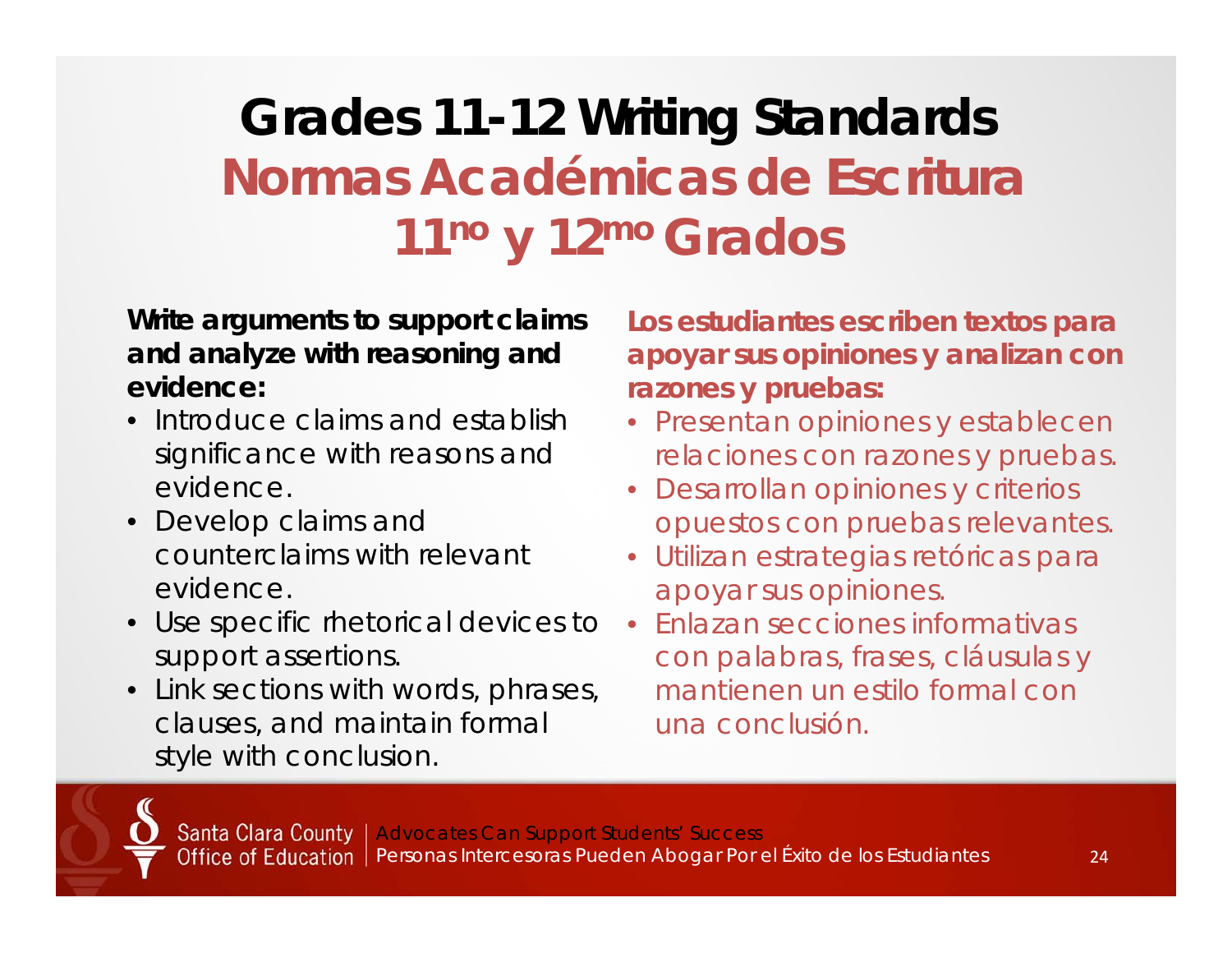### **Academic Enrichment Writing Activities Actividades de Enriquecimiento de Escritura**

- Help your student research and write about a family member's health concern, weather condition, major historical event, or on a scientific occurrence.
- Provide your student with a journal and write poetry together.
- • Encourage your student to write about pets, nature walks, family events, and trips.
- • Help your student create organizational lists, shopping lists, banners, signs, and posters with slogans.



- Ayude a su estudiante a investigar y escribir sobre el estado de salud de algún familiar, el clima, un hecho histórico importante o algún hecho científico.
- Ofrezca a su estudiante una libreta y escriban poesía juntos.
- Motive a su estudiante a escribir sobre animales, caminar en la naturaleza, eventos familiares y viajes.
- Ayude a su estudiante a crear listas de organización, listas de compras, anuncios, pancartas y carteles con frases publicitarias.



Santa Clara County | Advocates Can Support Students' Success Office of Education | Personas Intercesoras Pueden Abogar Por el Éxito de los Estudiantes 25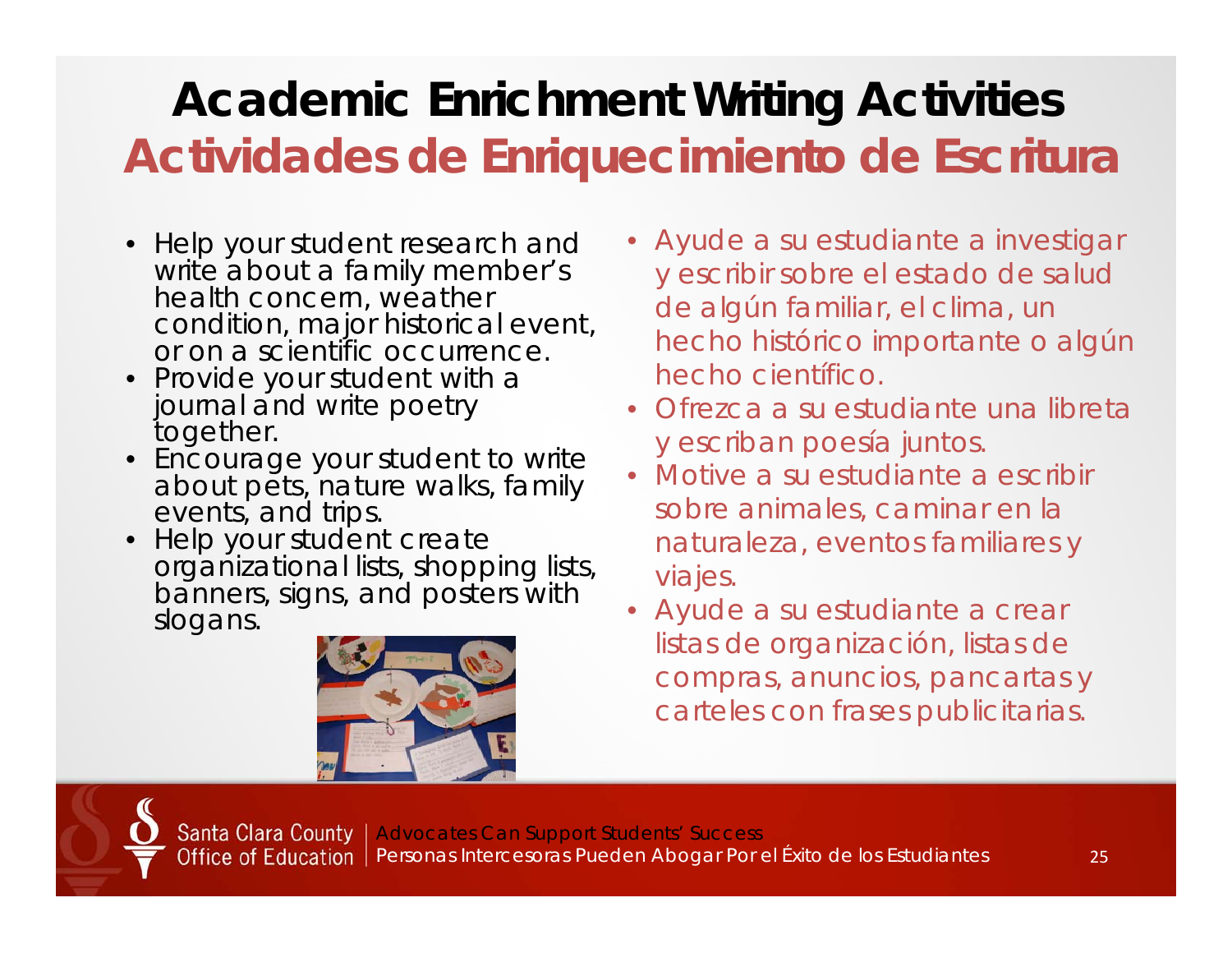# **Academic Enrichment Writing Activities Actividades de Enriquecimiento de Escritura**



- Write in a journal about life's events.
- Write an autobiography with supporting family historical documentation.
- Research and write a family history that includes historical events.
- Support you student in completing job applications, college and scholarship applications, resumes, and purpose essays.
- Escribir en un diario sobre eventos de la vida.
- Escribir una autobiografía con la documentación histórica familiar.
- Investigar y escribir una historia sobre la familia que incluya hechos históricos.
- Apoye a su estudiante en llenar solicitudes de empleo, solicitudes de ingreso para la universidad, y composiciones.

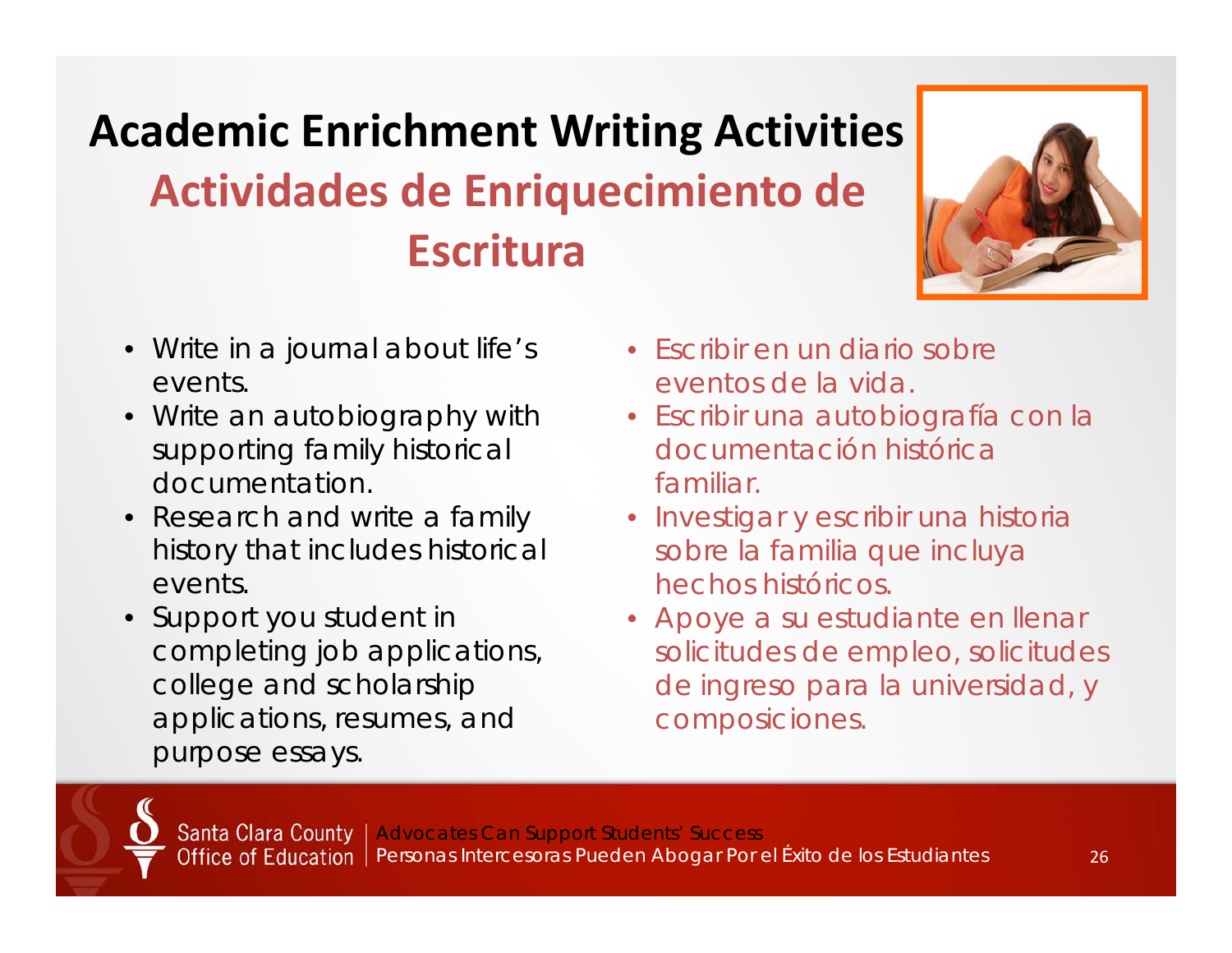### **Standards for Mathematical Practice**

### **Normas Académicas de Práctica en Matemáticas**

- Make sense of problems and persevere in solving them.
- Reason abstractly and quantitatively.
- Construct viable arguments and critique the reasoning of others.
- Model with mathematics.
- Use appropriate tools strategically.
- Attend to precision.
- Look and make use of structure.
- Look for and express regularity in repeated reasoning.
- Connecting the standards for mathematical practice to content increases students' understanding and engagement.



- Encontrar el sentido de los problemas y perseverar en resolverlos.
- Hacer razonamientos abstractos y cuantitativos.
- Presentar opiniones posibles y criticar el razonamiento de otros.
- Utilizar ejemplos relacionados con las matemáticas.
- Utilizar las herramientas adecuadas estratégicamente.
- Poner atención a la precisión.
- $\bullet$ Buscar y utilizar las estructuras.
- Buscar y establecer la regularidad en razonamientos repetidos.
- Conectar los estándares para las matemáticas con el aumento de la comprensión y la participación de los estudiantes.

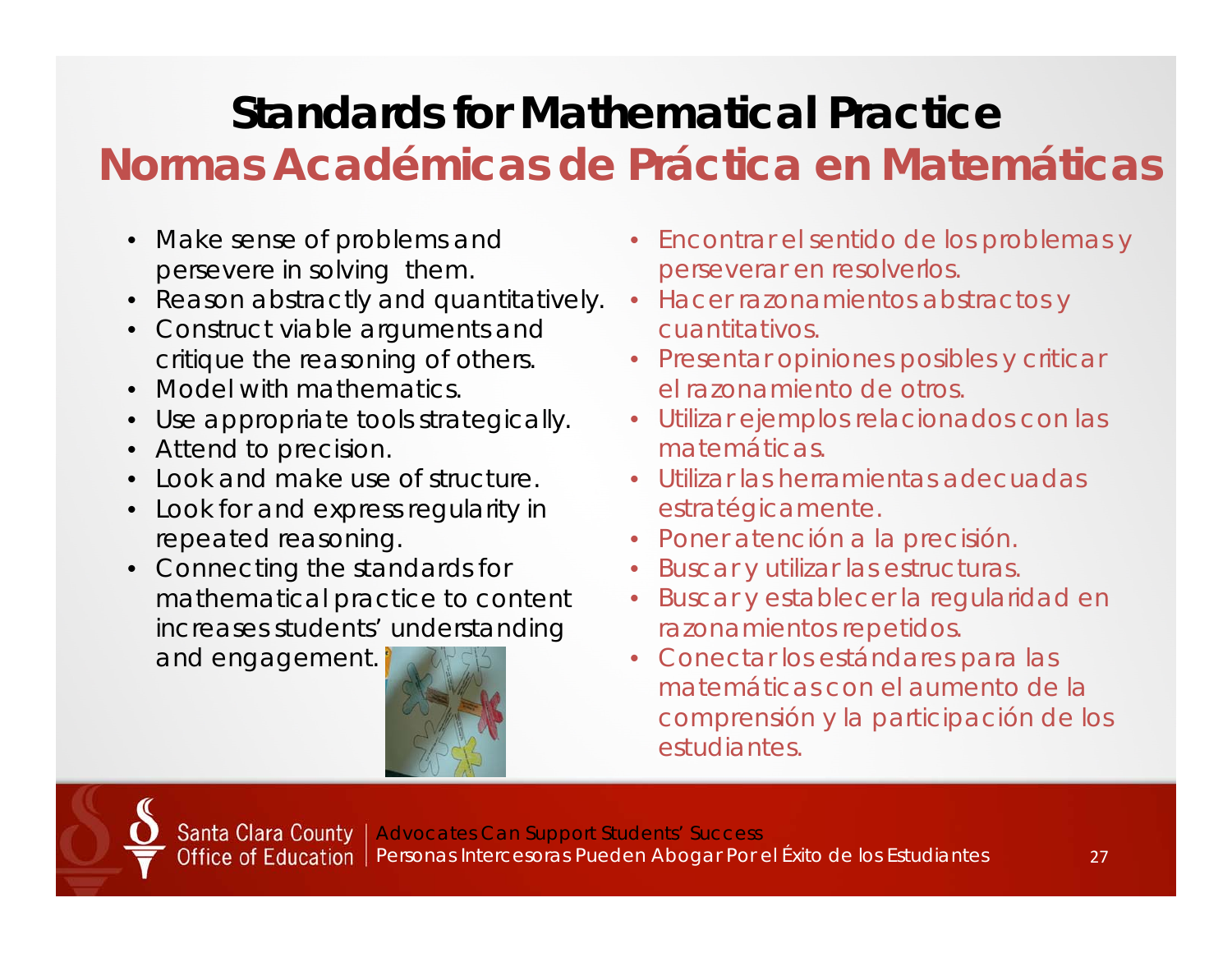### **Grade K Math Standards 1.0Normas Académicas de Matemáticas - Grado K**

#### **Students understand:**

- **Counting and Cardinality:** Know number names, count sequence and objects, compare numbers.
- **Operations and Algebraic Thinking:** Use addition and subtraction operations.
- **Numbers and Operations in Base Ten:** Use place value of numbers 11-19.
- • **Measurement and Data:** Compare measures, classify and count objects.
- **Geometry:** Describe, compare, and compose shapes.

#### **Los estudiantes entienden cómo:**

- **Contar y los números cardinales.**  Conocen los nombres de los números, cuentan series y objetos y comparan números.
- **Operaciones matemáticas y razonamiento algebraico.** Realizan operaciones de adición y sustracción.
- **Los números y las operaciones en base a diez.** Utilizan valores numéricos entre el 11 y el 19.
- **Medidas y datos.** Comparan medidas, clasifican y cuentan objetos.
- **Geometría.** Describen, comparan y crean figuras.

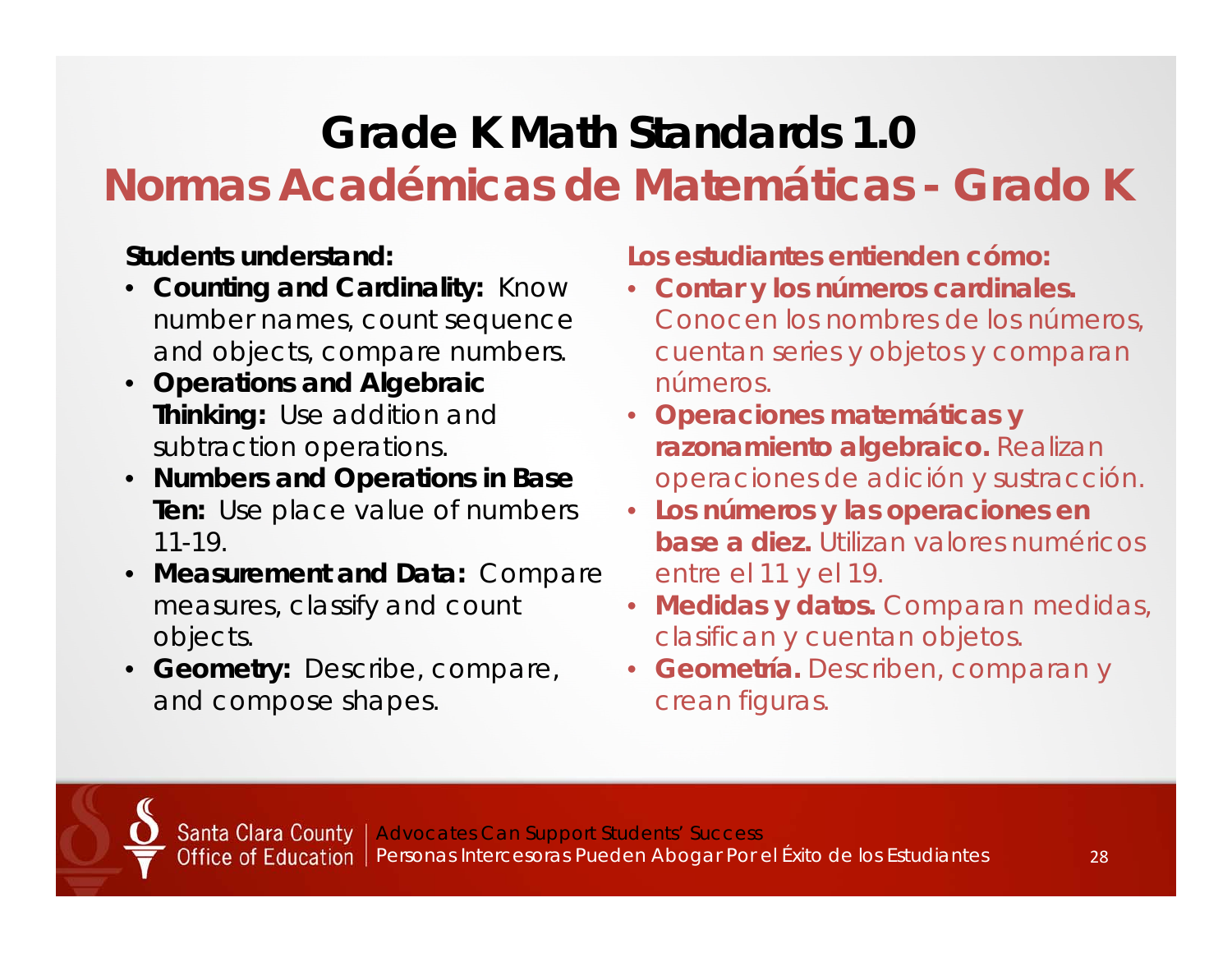### **Grade 3 Math Standards 1.0Normas Académicas de Matemáticas - 3er Grado**

#### **Students understand:**

- **Operations and Algebraic Thinking:** Solve problems with addition, subtraction, multiplication, and division.
- **Numbers and Operations in Base Ten and Fractions:** Use place value of four digit and fractional numbers.
- **Measurement and Data:** Solve problems using measurement, geometric areas, perimeters, and interpret data.
- **Geometry:** Reason with shapes and their attributes.

#### **Los estudiantes comprenden:**

- Las Operaciones y el Razonamiento algebraico. Resuelven problemas de adición, sustracción, multiplicación y división.
- **Operaciones Matemáticas en base a diez y Fracciones.** Realizan operaciones matemáticas con números de 4 dígitos y fracciones numéricas.
- **Mediciones y Datos.** Resuelven problemas utilizando mediciones, áreas geométricas, perímetros e interpretan los datos.
- **Geometría.** Realizan actividades de razonamiento con figuras y sus atributos.

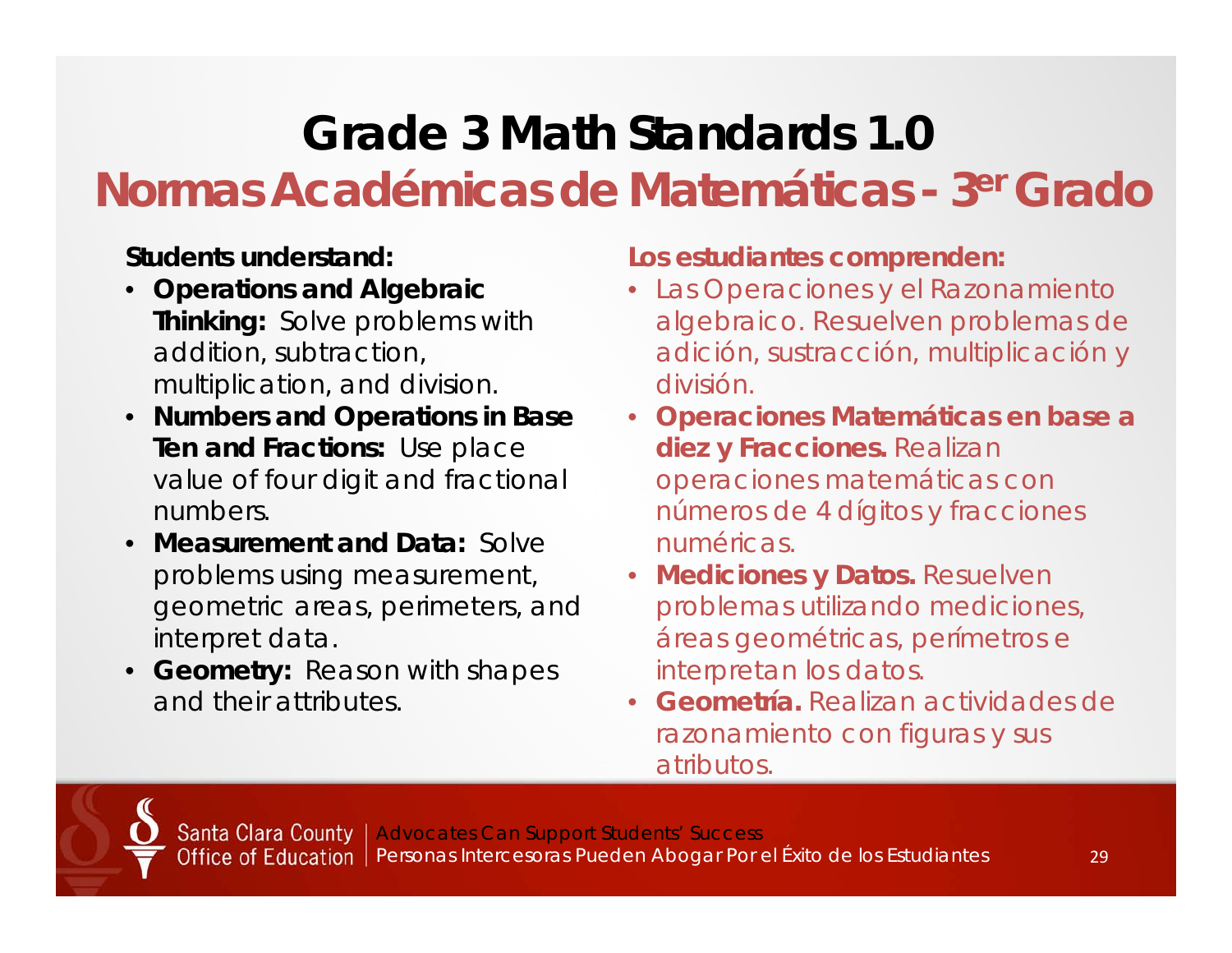### **Grade 5 Math Standards 1.0Normas Académicas de Matemáticas – 5to Grado**

#### **Students understand:**

- • **Operations and Algebraic Thinking:**  Write and interpret numerical expressions, analyze patterns and relationships.
- $\bullet$  **Numbers and Operations in Base Ten and Fractions:** Place value of multidigit whole numbers with decimals to hundredths.
- $\bullet$ **Measurement and Data: Convert** like measurement units, interpret data, and solve volume problems with multiplication and addition.
- $\bullet$  **Geometry:** Graph point on a coordinate plan and classify twodimensional figures by their properties.

**Los estudiantes comprenden:**

- • **Las operaciones matemáticas y el razonamiento algebraico:** Escribir e interpretar expresiones numéricas, analizar patrones y relaciones.
- $\bullet$  **Operaciones Numéricas en base a diez y Fracciones:** Indicar el valor de números enteros de varios dígitos incluyendo valores decimales.
- $\bullet$  **Mediciones y Datos:** Hacer conversiones de unidades numéricas, interpretar datos y resolver problemas de volumen mediante la multiplicación y la adición.
- **Geometría:** Indicar en una gráfica y clasificar figuras de dos dimensiones de acuerdo a sus propiedades.

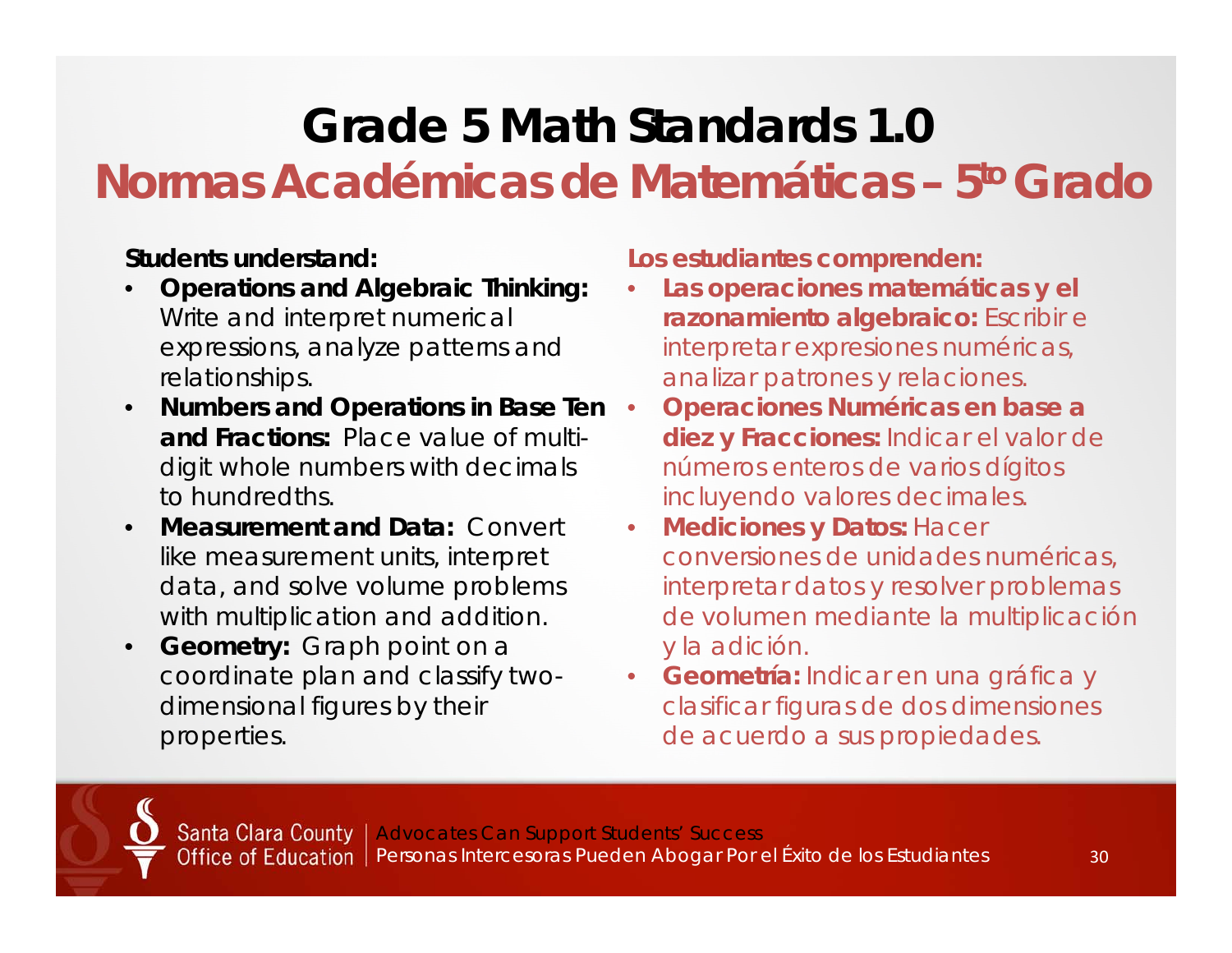### **Grade 7 Math Standards 1.0**

**Normas Académicas de Matemáticas - 7mo Grado**

#### **Students understand:**

- **Ratios and Proportional Relationships:** Use to solve problems.
- **The Number System:** Extend operations with fractions, rational and irrational numbers.
- **Expressions and Equations:** Use operations and solve problems.
- •**Geometry: Construct geometrical** figures, describe relationships, and solve problems.
- $\bullet$ **Statistics and Probability: Conduct** random sampling, draw inferences, evaluate probability.

#### **Los estudiantes comprenden:**

- Los conceptos de radio y relaciones proporcionales que se utilizan para resolver problemas.
- **El Sistema Numérico:** Extender las operaciones con números fraccionarios, racionales e irracionales.
- **Expresiones Numéricas y Ecuaciones.**  Utilizar las operaciones y resolver problemas.
- **Geometría:** construir figuras geométricas, describir relaciones y resolver los problemas.
- **Estadísticas y Probabilidades:** Tomar muestras al azar, inferir la información, evaluar las probabilidades.

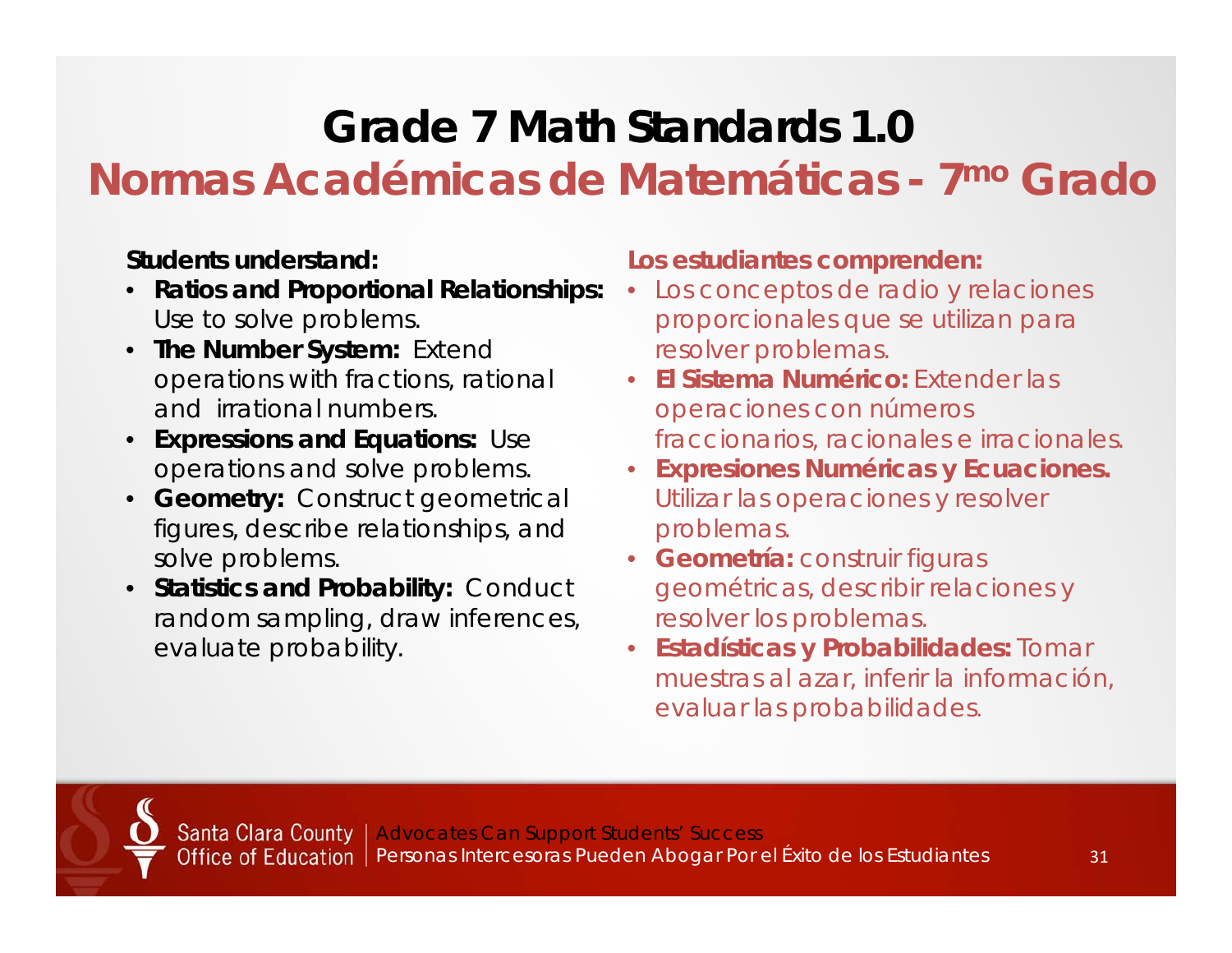### **Grades 9‐12 Math Standards Normas Académicas de Matemáticas de 9no a 12mo Grado**

#### **Students understand:**

- •**Number and Quantity: Use rational** exponents, rational, irrational, and complex numbers, vectors and matrices.
- **Algebra:** Write expressions, use polynomials, create and solve equations.
- **Functions:** Interpret and build functions, construct linear, quadratic, and exponential models, apply trigonometric identities.
- • **Modeling:** Apply mathematics and statistics to analyze empirical situations.

#### **Los Estudiantes comprenden:**

- Los números y las cantidades. Utilizan exponentes racionales, números racionales e irracionales, números complejos, vectores y matrices.
- **Álgebra:** escribir expresiones numéricas, utilizar polinomios, crear y resolver ecuaciones.
- **Funciones:** interpretar y crear funciones, crear modelos lineales, cuadráticos y exponenciales, aplicar las funciones trigonométricas.
- $\bullet$  **Ejemplos:** Aplicar funciones matemáticas y de estadísticas para analizar situaciones empíricas.

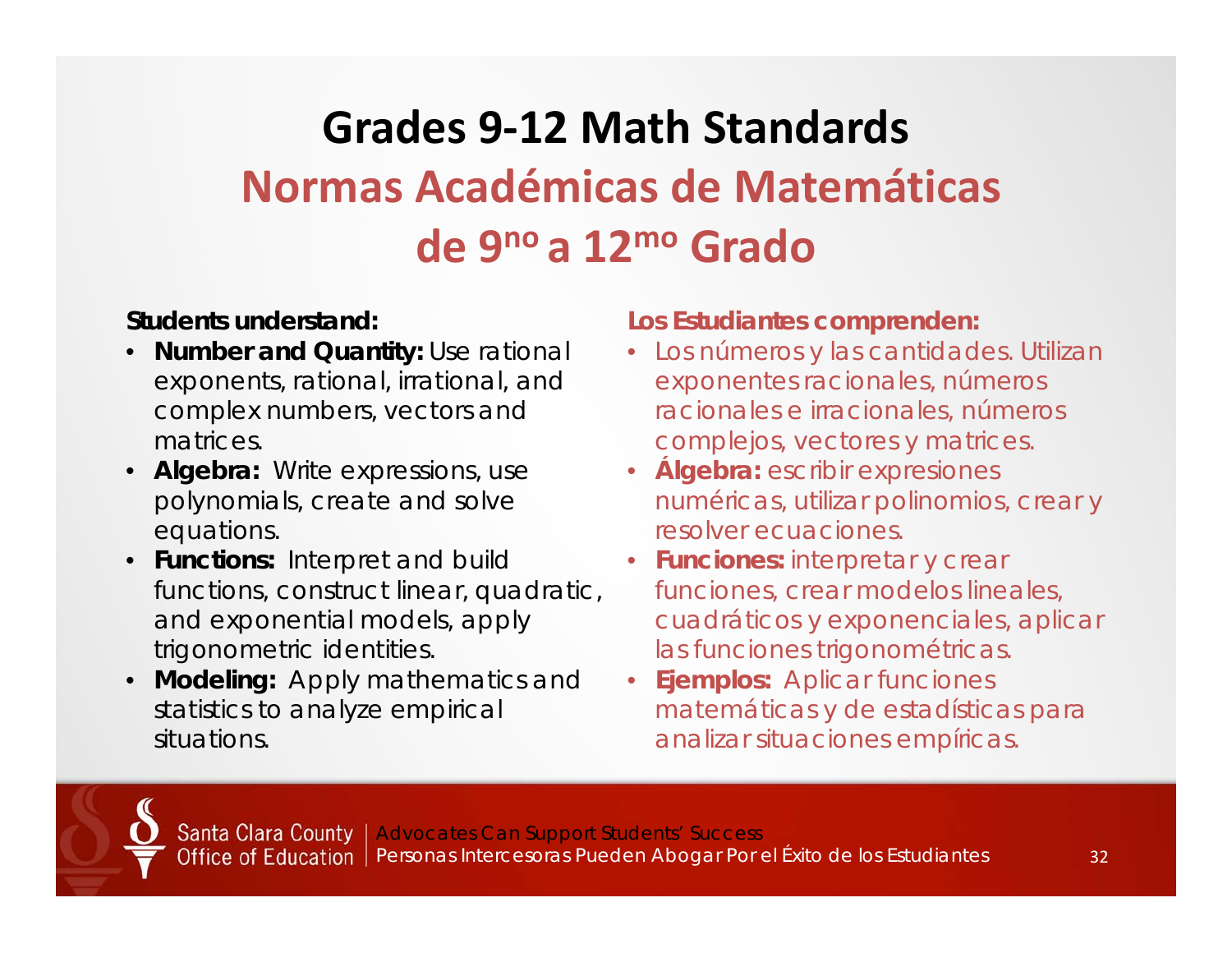### **Tic Tac TroubleProblemas matemáticos**



Santa Clara County | Advocates Can Support Students' Success Office of Education | Personas Intercesoras Pueden Abogar Por el Éxito de los Estudiantes 33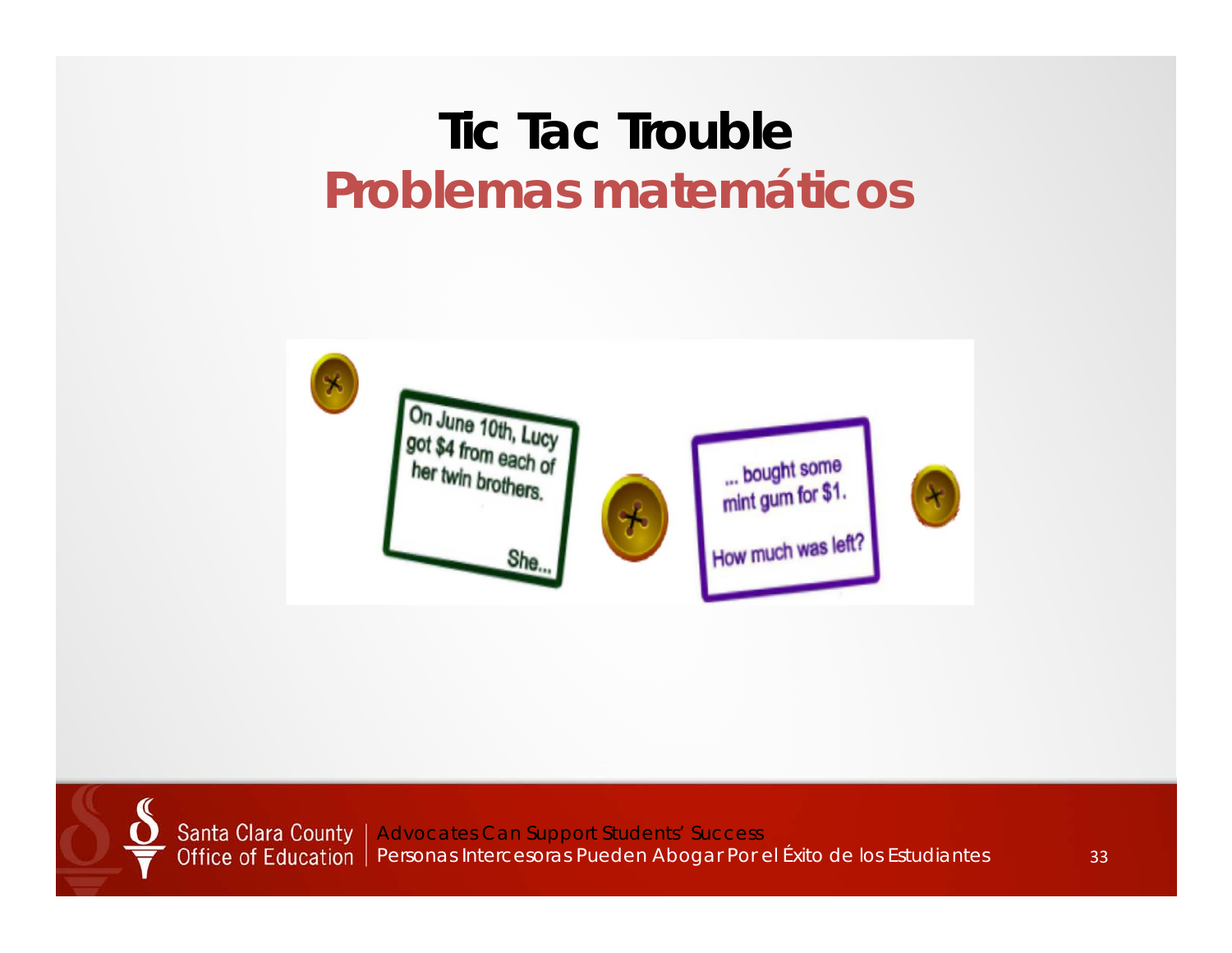### **Academic Enrichment Math ActivitiesActividades de Enriquecimiento de Matemáticas**

- Count and sort collections of leaves, rocks and create groupings of various sizes and shapes.
- Count money and use for math calculations.
- Use store advertisements to compare prices of similar items.
- Calculate fractions when cutting sections of food.
- Read times on a clock.
- Calculate unit costs of various food selections and percentages of nutritional contents of a food item.
- Solve math puzzles found in newspapers and on cereal boxes.
- • Contar y coleccionar hojas, piedras y crear grupos de diferentes tamaños y formas.
- Contar dinero y usarlo para cálculos matemáticos.
- $\bullet$  Utilizar anuncios de publicidad de productos para comparar precios de artículos similares.
- Calcular fracciones al dividir artículos de comida o alimentos.
- Leer la hora en el reloj.
- Calcular el costo unitario de varios tipos de comida y el porcentaje del contenido nutritivo.
- Resolver juegos matemáticos encontrados en periódicos y cajas de cereal.

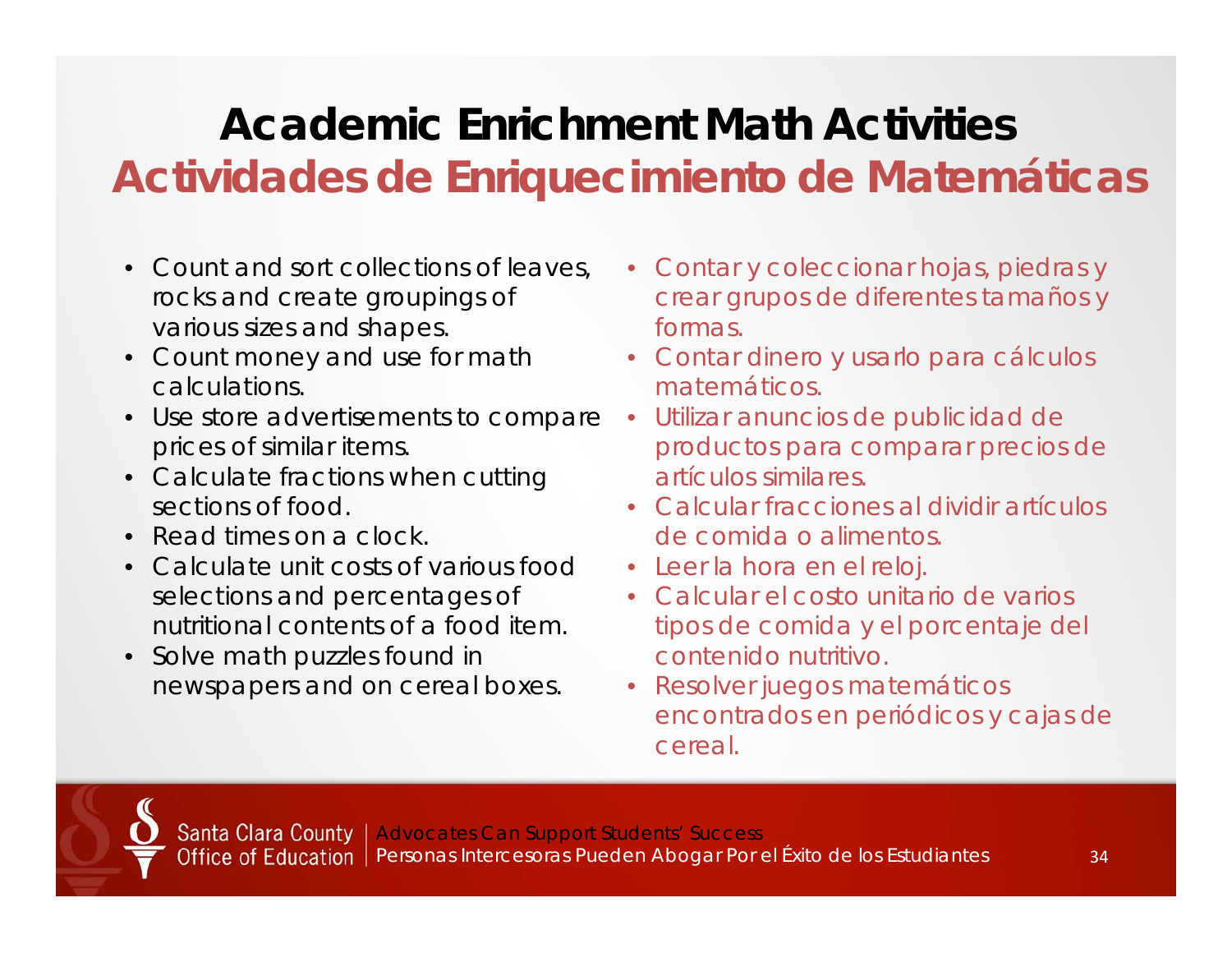### **Academic Enrichment Math ActivitiesActividades de Enriquecimiento de Matemáticas**

- $\bullet$  Create math equations and word problems.
- $\bullet$  Make flash cards for number, concept and formula review and to practice addition, subtraction, multiplication tables, algebra and geometric equations, and vocabulary.
- $\bullet$  Determine the length of an object or calculate areas with a ruler or tape measure.
- $\bullet$ Calculate trip mileage with a map.
- $\bullet$  Measure quantities and volume of food ingredients with a measuring cups and measurement utensils.
- $\bullet$  Cook with your studentand help calculate larger recipes.
- • Crear ecuaciones matemáticas y problemas por escrito.
- Practicar las tablas numéricas, de conceptos y fórmulas y para practicar las operaciones de sumar, restar, las tablas de multiplicación, ecuaciones algebraicas y geométricas y el vocabulario.
- $\bullet$  Determinar la longitud de un objeto o calcular áreas utilizando una regla o cinta de medir.
- Calcular las millas recorridas de un viaje utilizando un mapa.
- $\bullet$  Medir cantidades y el volumen de ingredientes de una receta utilizando tazas y utensilios de medir.
- Cocinar con su hijo y ayudarle a calcular recetas grandes.

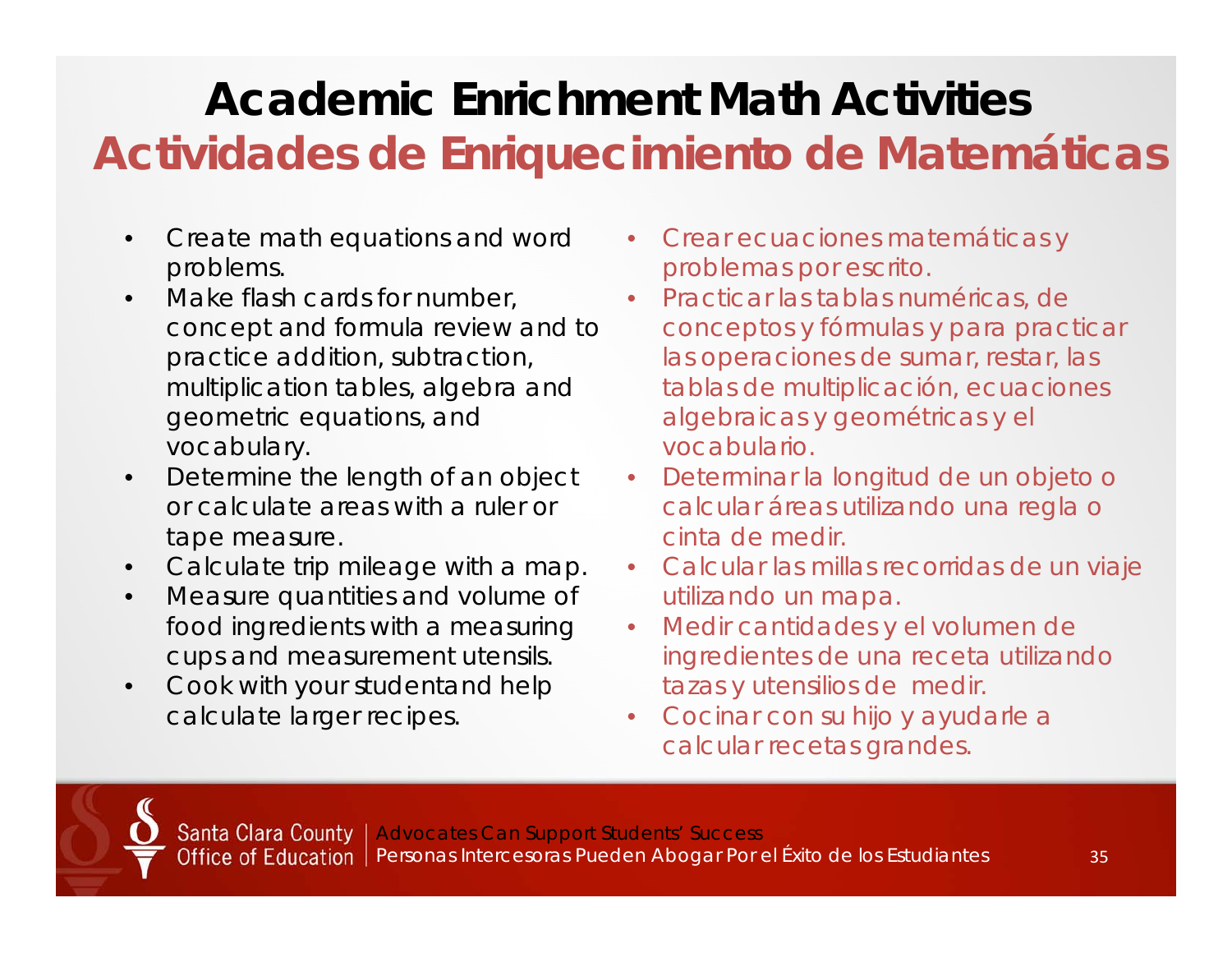### **Academic Enrichment Math ActivitiesActividades de Enriquecimiento de Matemáticas**



- Create algebraic word problems that apply to real life situations (i.e., comparison of cell phone services, credit card fees, college expenses).
- Compute geometric areas of a house floor plan, yard areas, and carpet areas to determine the cost for various services (i.e., carpeting, lawn or floor installation, painting).
- Review statistical analyses of testing data for academic performance monitoring.
- Evaluate sports performance data.
- Review statistical comparisons of entry into various types of colleges and degree programs in relation to lifetime earnings, college acceptance rates, college graduation rates.
- • Crear problemas algebraicos oralmente que se apliquen a situaciones de la vida real (por ejemplo, comparar los servicios de teléfonos celulares, pago de las tarjetas de crédito, gastos de la universidad).
- $\bullet$  Calcular el área geométrica del plano de una casa, el área del patio, y áreas alfombradas para determinar el costo de diversos servicios (ejemplo: las alfombras, el césped o instalación de pisos, pinturas).
- • Repaso del análisis estadístico de datos de pruebas para ver el rendimiento académico.
- •Evaluar los datos de rendimiento deportivo.
- • Revisar la comparación estadística del ingreso a diferentes universidades y programas con relación a los ingresos de por vida, la tasa de aceptación y graduación a la universidad.

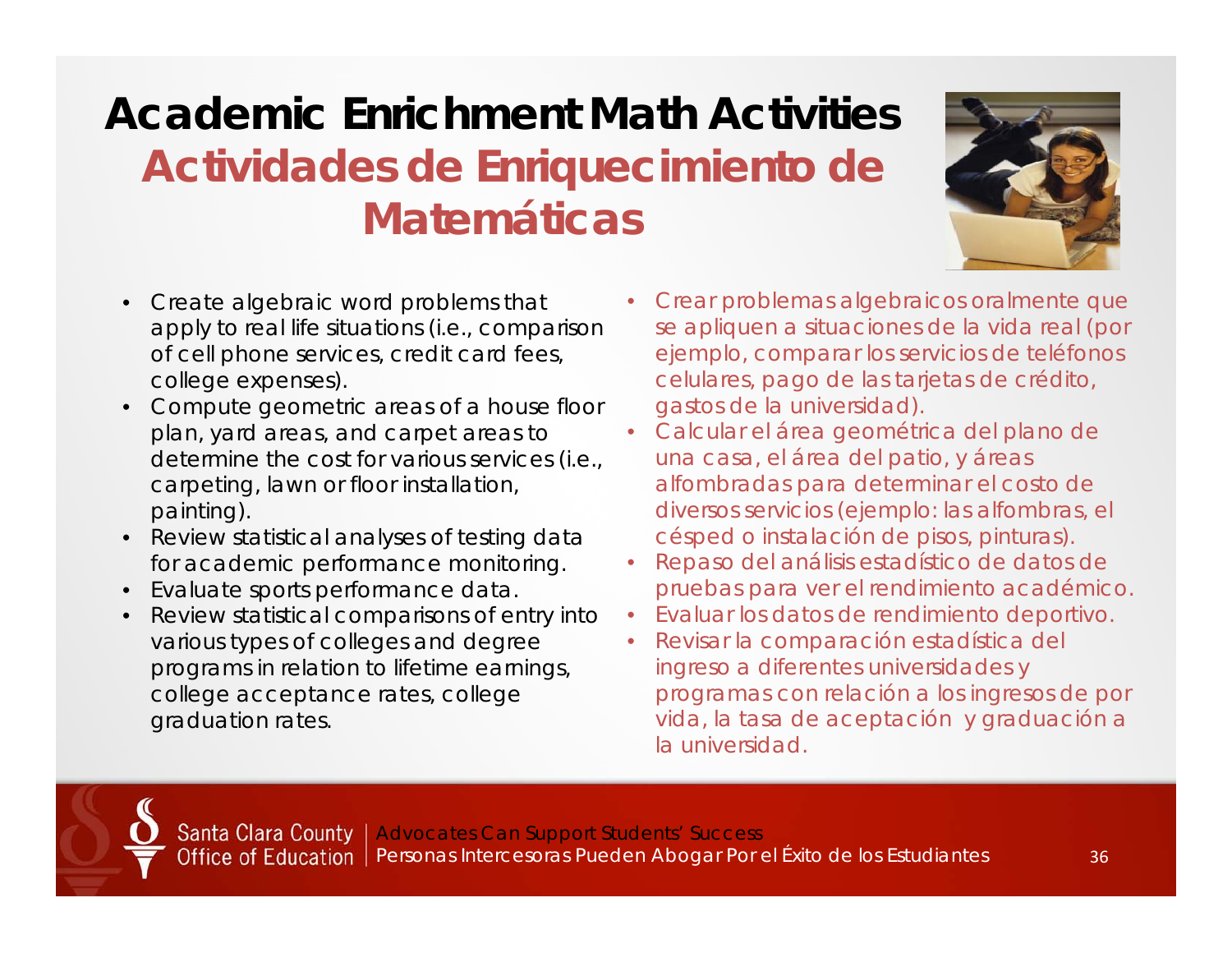### **Advocate Academic Skill Development Desarrollo de HabilidadesAcadémicas de Las Personas Intercesoras**

- Training on the common core state standards to support homework and academic enrichment activities
- Training on how to plan for college and career entry
- Demonstrating how to play while learning
- Entrenamiento de las normas académicas regulares para apoyar el rendimiento académico en tareas y actividades de enriquecimiento
- Entrenamiento sobre la planificación y la preparación para la universidad o una carrera
- Demostrar cómo jugar mientras se aprende

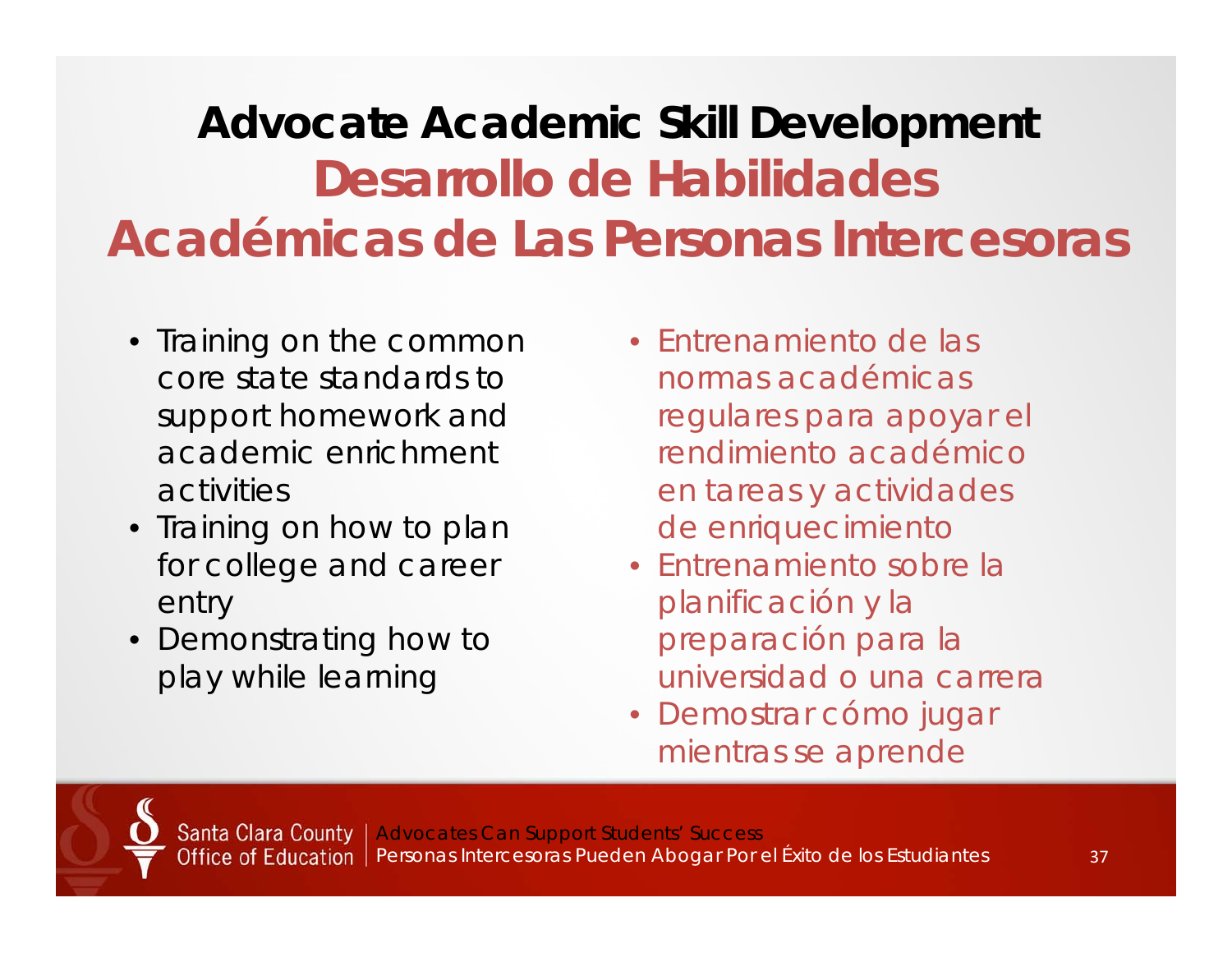### **Key Stakeholder Partnership Outcomes Resultados Claves del Trabajo en Equipo**

- Teachers and advocates can partner to support student achievement.
- Advocates gain the skills to become effective academic tutors.
- The impact may be favorable on a student's and school community's economic development.
- Los maestros y las personas intercesoras pueden trabajar en equipo para apoyar el éxito estudiantil.
- Las personas intercesoras obtienen las habilidades para ser tutores académicos efectivos.
- El efecto puede ser tanto favorable para el desarrollo económico de las personas intercesoras como para el de la comunidad escolar.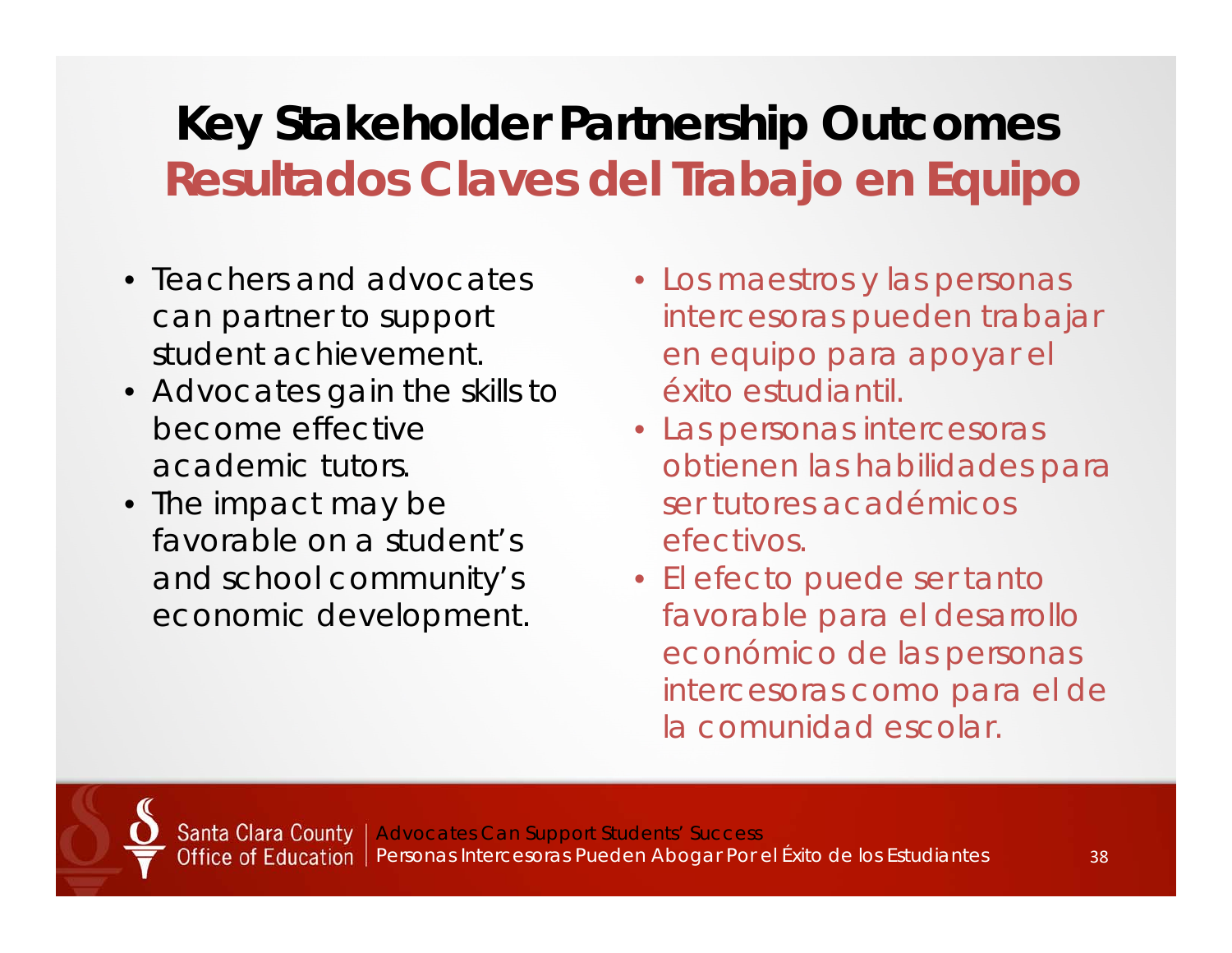# **Santa Clara County Office of Education**

http://www.sccoe.org/depts/esb/parent/Pages/CCSS.aspx

On the website:

- • Math and Language Arts Activities and Games
- $\bullet$  Videos of Parent Volunteers working with students

En la página del web se encuentran:

- Actividades y juegos de matemáticas y artes de lenguaje
- Videos mostrando los padres voluntaries trabajando con los alumnos

**Please contact us at 408-453-4322 for more information about our programs and workshops.**

**Favor de contactarnos al 408-453-4322 para recibir mas información sobre nuestros programas y talleres.**

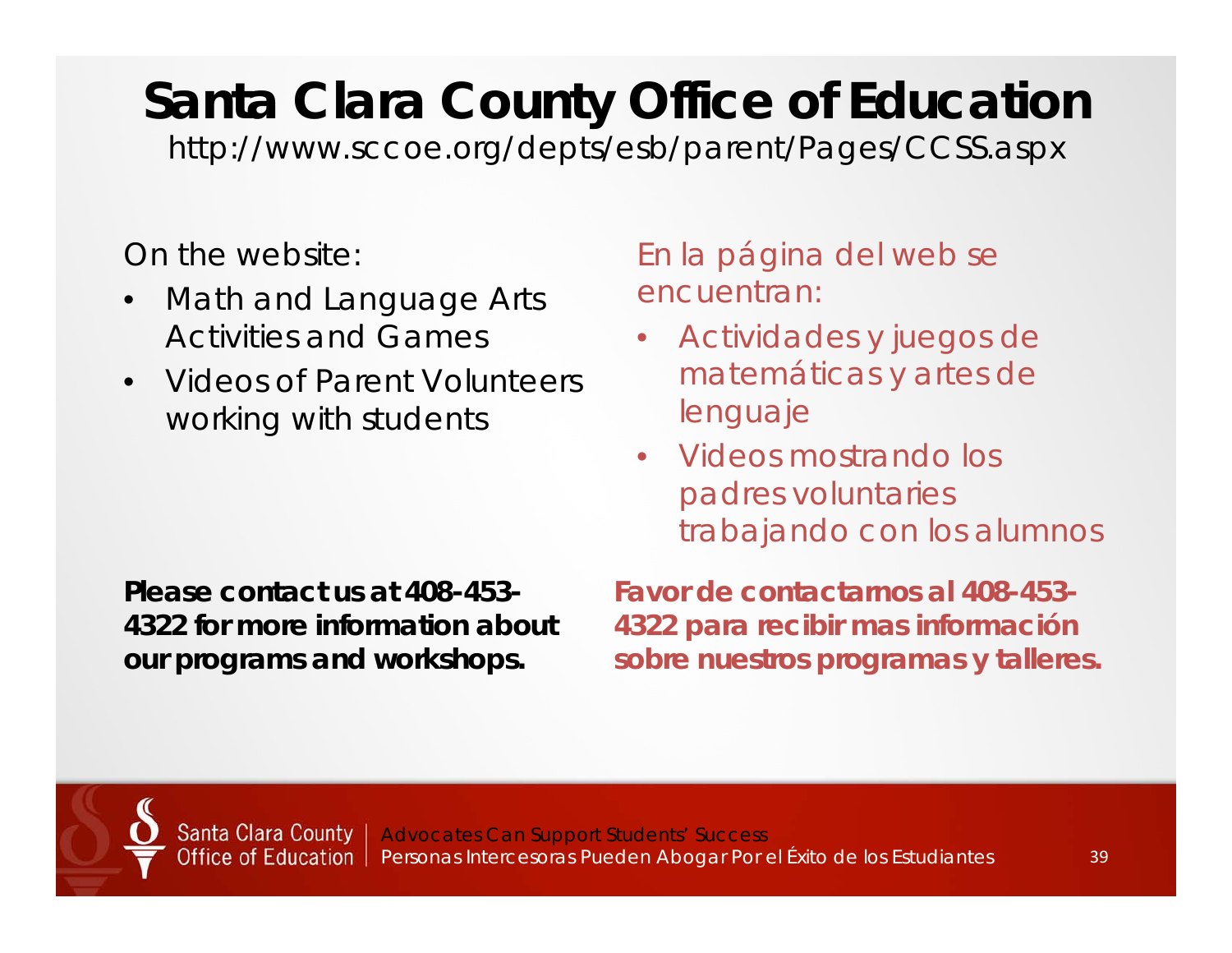# **Additional Community Resources Recursos Adicionales de la Comunidad**

#### **Added community resources include:**

- • Libraries provide family literacy activities.
- • Community colleges and adult education programs provide child development activities and classes.
- $\bullet$  Santa Clara County Office of Education provides parents with learning materials at http://parentengagement.sccoe.org
- • International Reading Association website provides resources at www.reading.org
- $\bullet$  Tumble Books website provides online books at www.tumblebooks.com

#### **Los recursos adicionales de lacomunidad incluyen:**

- Las bibliotecas que ofrecen actividades de lectura a familias.
- Los colegios y programas de educación para adultos ofrecen actividades y clases de desarrollo infantil.
- La Oficina de Educación del Condado de Santa Clara ofrece a los padres materiales de aprendizaje en:
- •http://parentengagement.sccoe.org
- • La página en la Internet de la Asociación Internacional de Lectura ofrece recursos en: www.reading.org
- $\bullet$  La página en Internet de *Tumble Books* ofrece libros en la Internet en: www.tumblebooks.com